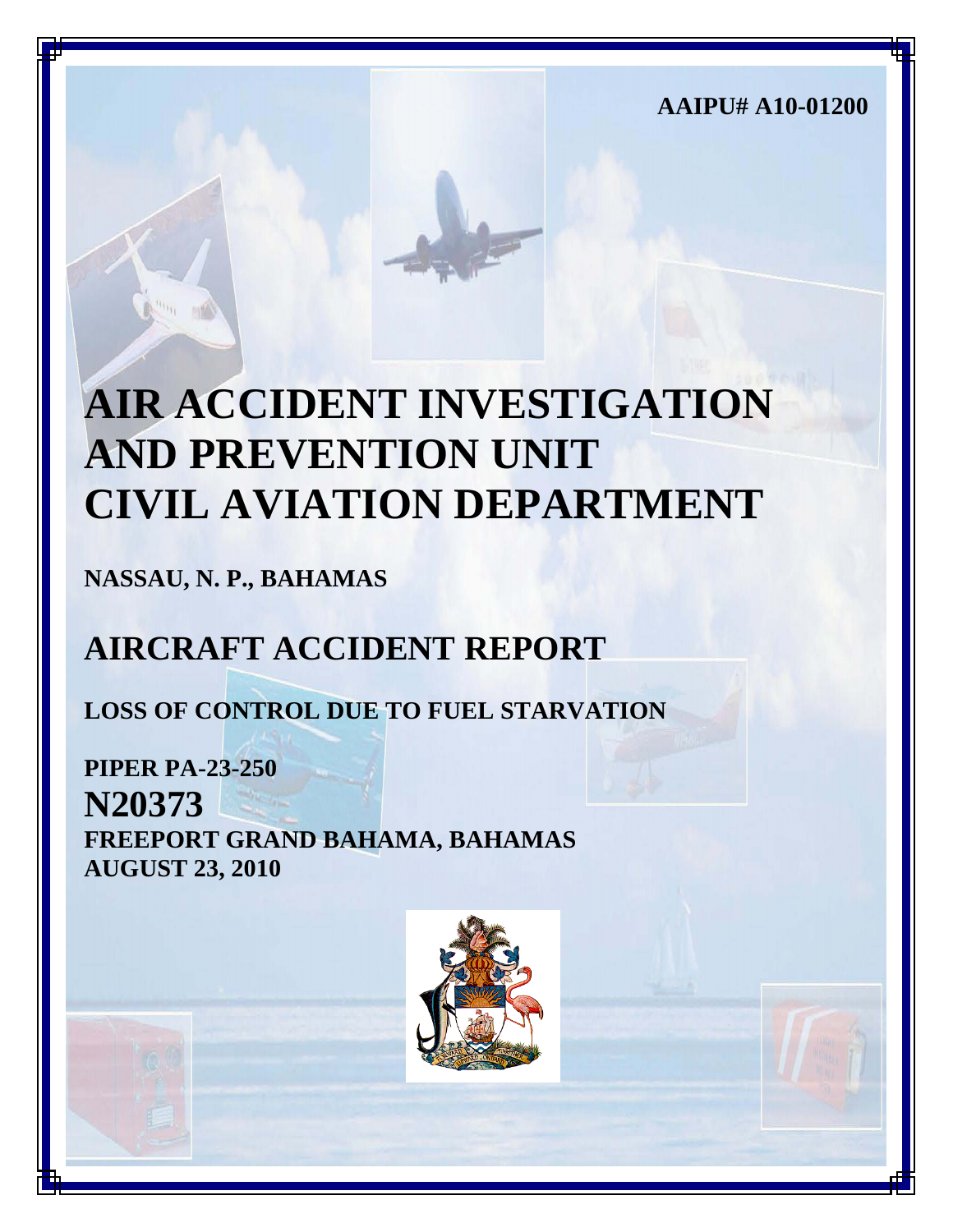

**Bahamas Department of Civil Aviation Air Accident Investigation and Prevention Unit P. O. Box AP-59244 Lynden Pindling International Airport Nassau N. P., Bahamas**

# **AIRCRAFT ACCIDENT REPORT**

# **PIPER AZTEC PA 23-250 N20373**

# **LOSS OF CONTROL DUE TO FUEL STARVATION / FUEL EXHAUSTION FREEPORT, GRAND BAHAMA, BAHAMAS AUGUST 23, 2010**

# **AAIPU# A10-01200 Adopted SEPTEMBER 15, 2010**

Abstract: This report explains the circumstances surrounding the fuel starvation / fuel exhaustion and crash of N20373 a PA23-250 aircraft while the aircraft was enroute from Walkers Cay, Abaco, Bahamas to Freeport Int'l Airport, Freeport Grand Bahama, Bahamas. The safety issues discussed in this report include pilot training and operations without an authorized air taxi operator certificate.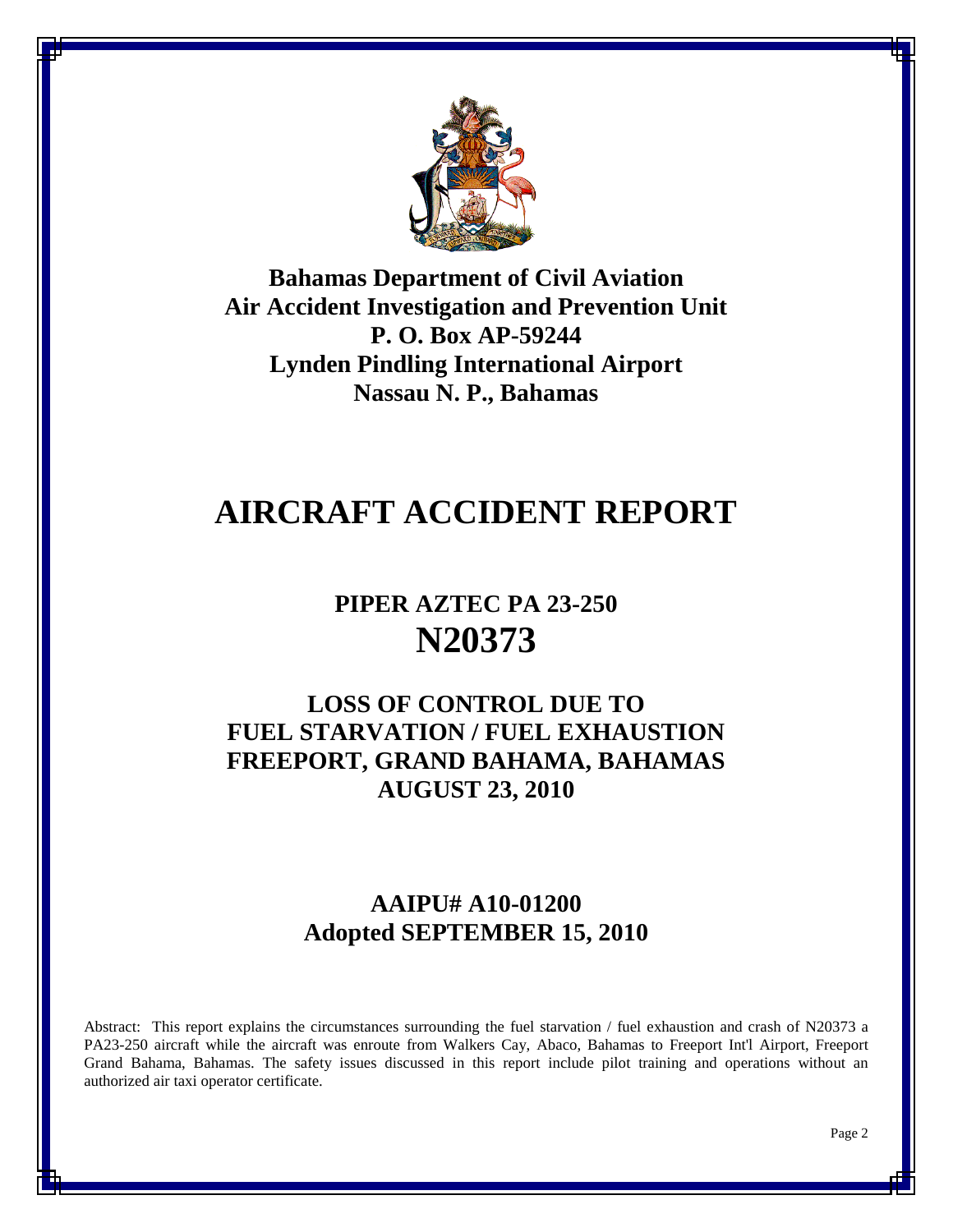

# **Bahamas Department of Civil Aviation<br>Air Accident Investigation and Prevention Unit**

| <b>Table of Contents</b> |  |
|--------------------------|--|
|                          |  |
|                          |  |
|                          |  |
|                          |  |
|                          |  |
| 1.0                      |  |
|                          |  |
|                          |  |
|                          |  |
|                          |  |
|                          |  |
| 1.6                      |  |
| 1.7                      |  |
| 1.8                      |  |
|                          |  |
|                          |  |
|                          |  |
|                          |  |
| 1.13                     |  |
|                          |  |
|                          |  |
|                          |  |
|                          |  |
|                          |  |
|                          |  |
|                          |  |
|                          |  |
|                          |  |
|                          |  |
| 2.0                      |  |
|                          |  |
| 3.1                      |  |
| 3.2                      |  |
| 3.3                      |  |
| 4.0                      |  |
| 5.0                      |  |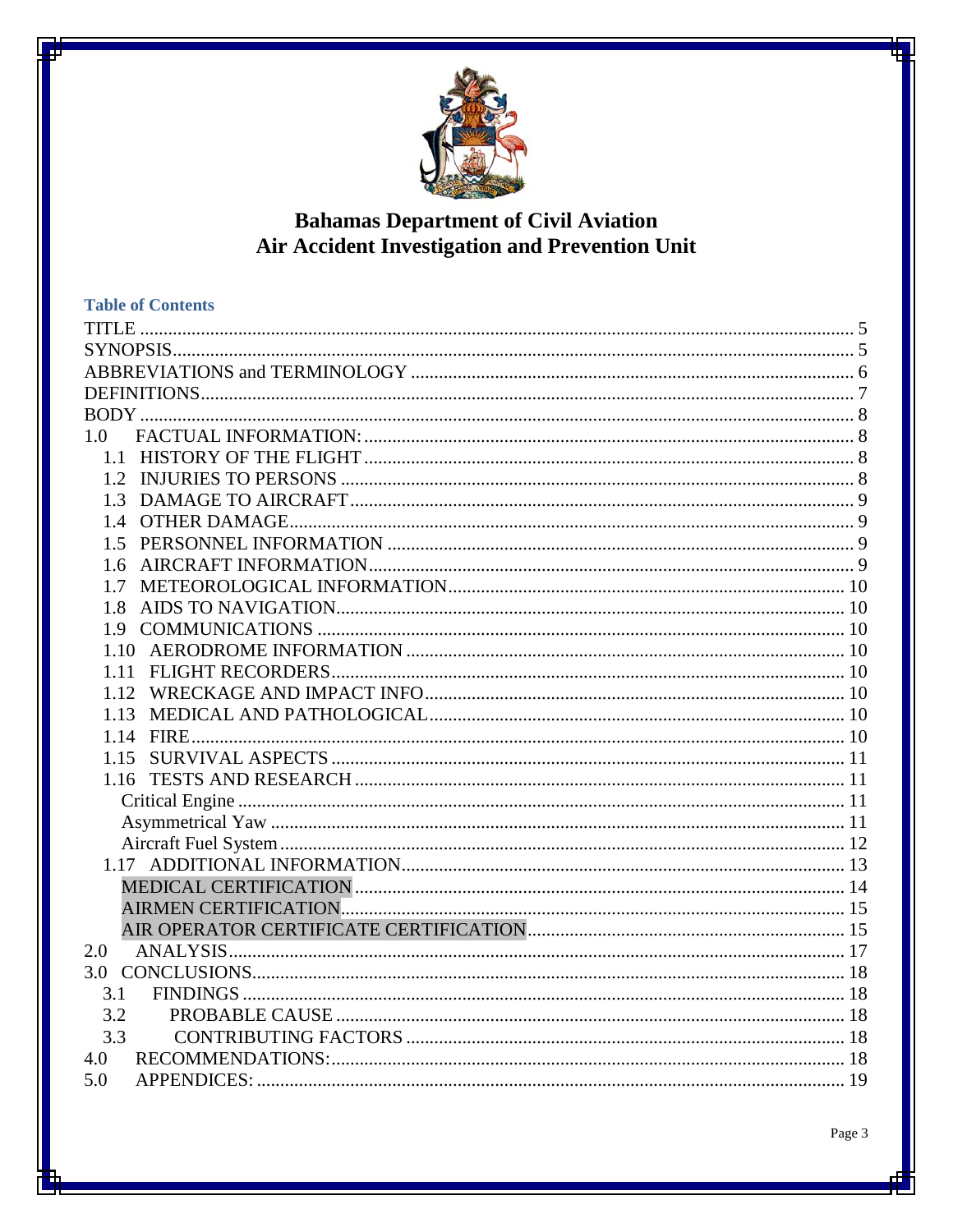September 15, 2010

Captain Patrick Rolle **Director** Civil Aviation Department Seaban House Crawford Street, Oakes Field P.O. Box N-975 Nassau, N.P., Bahamas

Sir

The attached report summarizes the investigation into the circumstances of the accident involving N20373, a Piper Aztec PA-25-250 aircraft, registered in the United States of America to Cambridge Air Inc, 103 Springer Bldg, 3411 Silverside Rd. Wilmington, Delaware 19810 United States of America. This accident occurred on August 23, 2010 at approximately 9:45am local (1345 UTC) time at approximately 23 nautical miles north of Grand Bahama, Bahamas.

This report is submitted pursuant to Part XII, Regulation 80, and Schedule 19 of the Bahamas Civil Aviation (Safety) Regulation (CASR 2001) and in accordance with Annex 13 to the Convention on International Civil Aviation Organization (ICAO).

In accordance with Annex 13 to the Convention on International Civil Aviation (ICAO), and Schedule 19 of the Bahamas Civil Aviation (Safety) Regulations (CASR April 17, 2001), the fundamental purpose of such investigations is to determine the circumstances and causes of these events, with a view to the preservation of life and the avoidance of similar occurrences in the future. It is not the purpose of such investigations to apportion blame or liability.

This information is published to inform the aviation industry and the public of the circumstances surrounding this accident. The contents of this Report may be subjected to alterations or corrections if additional information becomes available.

> Delvin R. Major Investigator in Charge Bahamas Department of Civil Aviation Air Accident Investigation and Prevention Unit

\_\_\_\_\_\_\_\_\_\_\_\_\_\_\_\_\_\_\_\_\_\_\_\_\_\_\_\_\_\_\_\_\_\_\_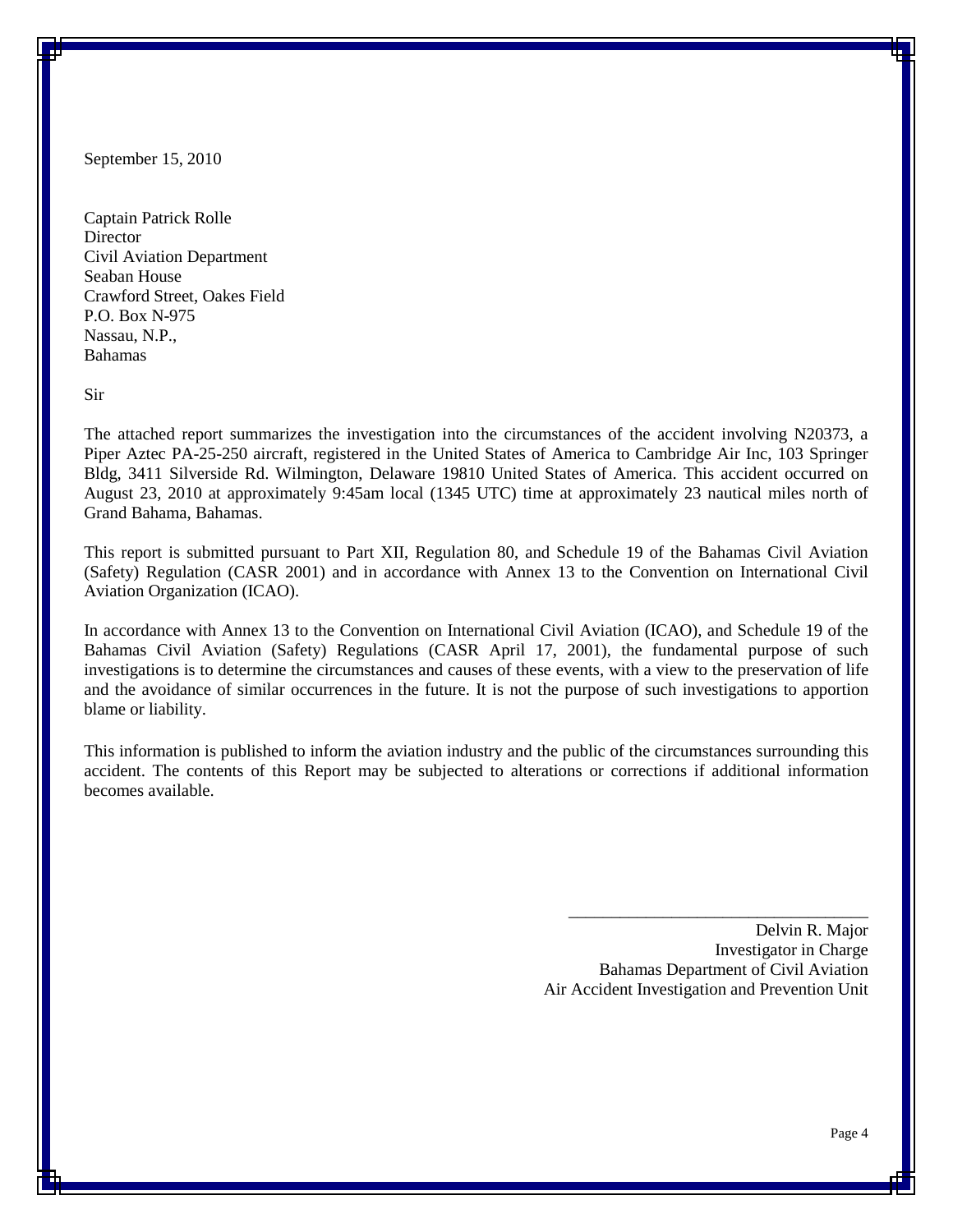

# BAHAMAS CIVIL AVIATION DEPARTMENT AIR ACCIDENT INVESTIGATION AND PREVENTION UNIT

<span id="page-4-0"></span>**TITLE**

<span id="page-4-1"></span>

| Operator:                          | Cambridge Air Inc, 103 Springer Bldg, 3411 Silverside Rd, Wilmington<br>Delaware 19810 USA |  |  |  |
|------------------------------------|--------------------------------------------------------------------------------------------|--|--|--|
| <b>Manufacturer:</b>               | Piper                                                                                      |  |  |  |
| Model:                             | PA 23-250                                                                                  |  |  |  |
| <b>Nationality:</b>                | United States of America                                                                   |  |  |  |
| <b>Registration:</b>               | N20373                                                                                     |  |  |  |
| <b>Place of Accident:</b>          | Approximately 23 nautical miles north of Grand Bahama, Bahamas                             |  |  |  |
| Date of Accident:                  | August 23, 2010                                                                            |  |  |  |
| <b>SYNOPSIS</b>                    |                                                                                            |  |  |  |
| <b>Notification:</b>               | DCA, NTSB, FAA, Piper Aircraft Inc., Lycoming Textron                                      |  |  |  |
| <b>Investigating Authority:</b>    | Civil Aviation Department<br>Air Accident Investigation and Prevention Unit                |  |  |  |
| <b>Investigator in Charge:</b>     | Delvin R. Major                                                                            |  |  |  |
| <b>Accredited Representative:</b>  | Mr. Darrell T. Webb - FAA                                                                  |  |  |  |
| <b>Releasing Authority:</b>        | Civil Aviation Department                                                                  |  |  |  |
| <b>Date of Report Publication:</b> | September 15, 2010                                                                         |  |  |  |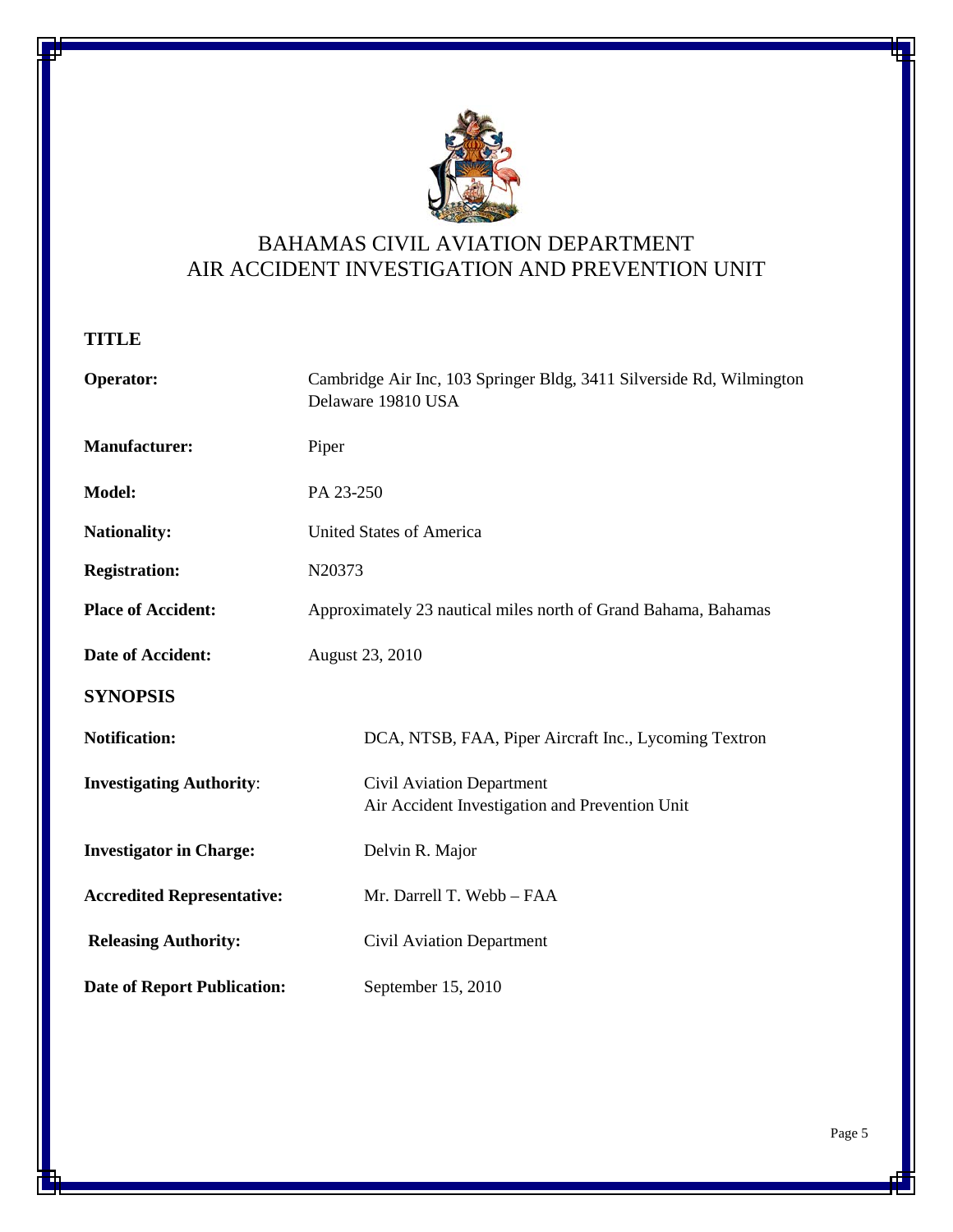# <span id="page-5-0"></span>**ABBREVIATIONS and TERMINOLOGY**

*When the following terms are used in this report, they have the following meanings;*

| <b>AAIPU</b> | Air Accident Investigation and Prevention Unit                      |
|--------------|---------------------------------------------------------------------|
| <b>ADDS</b>  | Aviation Digital Data Service - Report by Meteorological Department |
| AIS          | <b>Automatic Information Services</b>                               |
| <b>ATS</b>   | <b>Air Traffic Services</b>                                         |
| <b>BDCA</b>  | Bahamas Department of Civil Aviation                                |
| <b>CASR</b>  | Bahamas Civil Aviation (Safety) Regulations (April 17, 2001)        |
| <b>CFR</b>   | <b>US Code of Federal Regulations</b>                               |
| $C$ of $A$   | <b>Certificate of Airworthiness</b>                                 |
| $C$ of $R$   | Certificate of Registration                                         |
| CG           | Center of Gravity                                                   |
| <b>CVR</b>   | Cockpit Voice Recorder                                              |
| <b>DCA</b>   | Director of Civil Aviation                                          |
| <b>CAD</b>   | Civil Aviation Department                                           |
| <b>EST</b>   | Eastern Standard Time (-5 hours (-4DT) to convert from UTC)         |
| <b>FAA</b>   | <b>Federal Aviation Administration</b>                              |
| <b>FSI</b>   | <b>Flight Standards Inspectorate</b>                                |
| <b>FSS</b>   | <b>Flight Service Station</b>                                       |
| <b>ICAO</b>  | <b>International Civil Aviation Organization</b>                    |
| <b>ILS</b>   | <b>Instrument Landing System</b>                                    |
| <b>IFR</b>   | <b>Instrument Flight Rules</b>                                      |
| <b>IMC</b>   | <b>Instrument Meteorological Condition</b>                          |
| <b>MALSF</b> | Medium-intensity Approach Lighting System (with sequenced flashers) |
| <b>MET</b>   | Meteorological Office / Department                                  |
| <b>METAR</b> | Weather Report furnished by Meteorological Department               |
| <b>MIRL</b>  | <b>Medium Intensity Runway Lights</b>                               |
| <b>NDB</b>   | Non-directional Beacon                                              |
| NM or nm     | <b>Nautical Miles</b>                                               |
| <b>NOTAM</b> | Notices to Airman                                                   |
| <b>NTSB</b>  | <b>National Transportation Safety Board</b>                         |
| <b>PAPI</b>  | Precision Approach Path Indicator                                   |
| <b>RCA</b>   | <b>Root Cause Analysis</b>                                          |
| <b>SEP</b>   | <b>Survival and Emergency Procedures Training</b>                   |
| T/L          | <b>Technical Log</b>                                                |
| US / USA     | <b>United States of America</b>                                     |
| <b>VFR</b>   | <b>Visual Flight Rules</b>                                          |
| <b>VOR</b>   | (Very High Frequency) Omni-directional Range Station                |
| <b>VMC</b>   | <b>Visual Meteorological Conditions</b>                             |
| UTC / Z      | Universal Coordinated Time / Zulu time                              |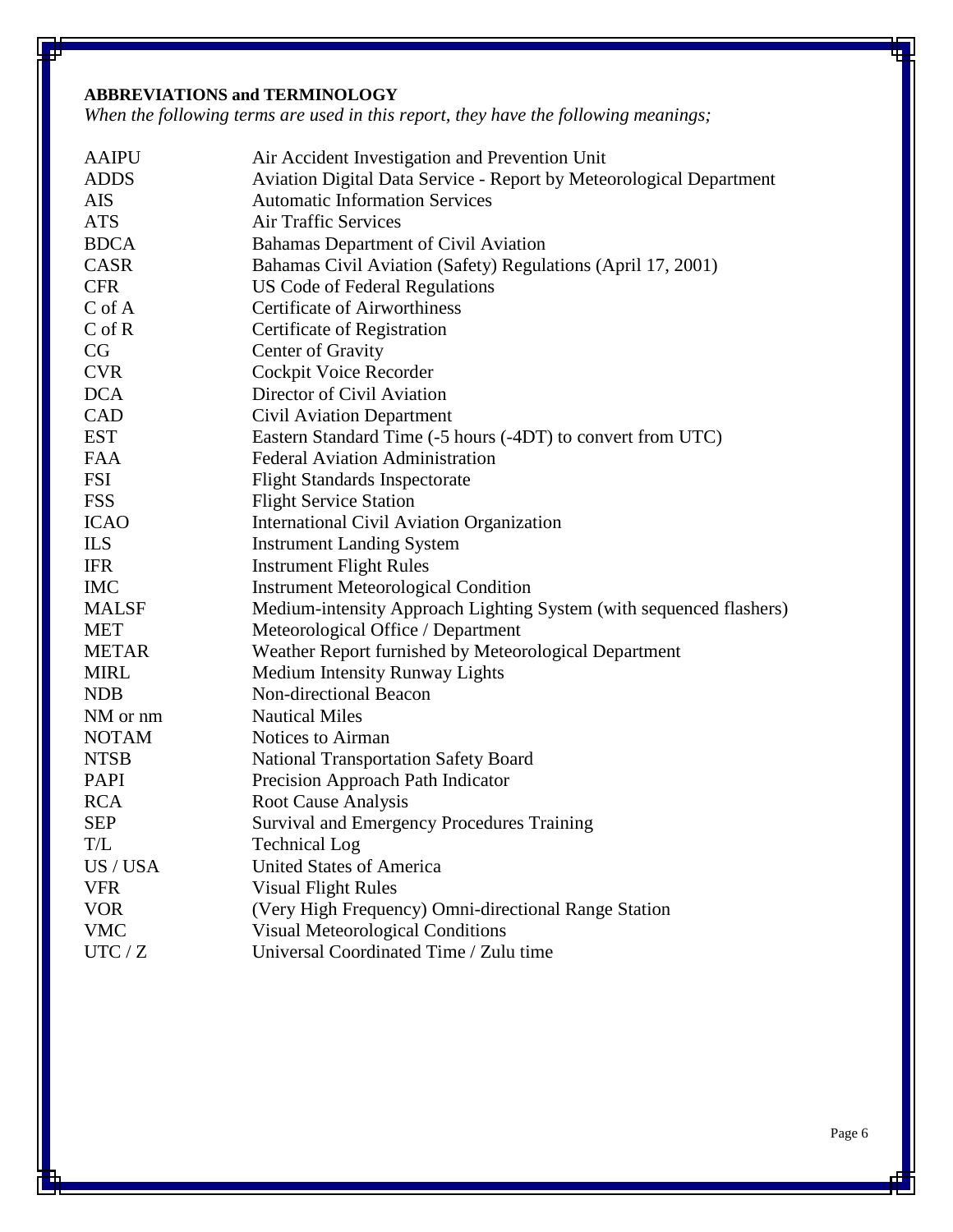#### <span id="page-6-0"></span>**DEFINITIONS**

*When the following terms are used in this report, they have the following meanings as per CASR 2001 and ICAO Annex 13;*

**"Aircraft Accident"–** means an occurrence associated with the operation of an aircraft which takes place between the time any person boards the aircraft with the intention of flight and all such persons have disembarked, and in which any person suffers death or serious injury, or in which the aircraft receives substantial damage or the aircraft is missing or completely inaccessible.

**Critical Engine**. The engine whose failure would most adversely affect the performance or handling qualities of an aircraft.

**"Fatal injury"** - means any injury which results in death within 30 days of the accident.

**"Flight recorder"**-Any type of recorder installed in the aircraft for the purpose of complementing accident/incident investigation.

**"Incident"** - means an occurrence other than an accident, associated with the operation of an aircraft, which affects or could affect the safety of operations.

**"Investigation"-** A process conducted for the purpose of accident prevention which includes the gathering and analysis of information, the drawing of conclusions, including the determination of causes and, when appropriate, the making of safety recommendations.

**Journey Log**. A form signed by the PIC of each flight that records the aircraft's registration, crew member names and duty assignments, the type of flight, and the date, place, and time of arrival and departure.

**NOTAM** or **NoTAM** is the quasi[-acronym](http://en.wikipedia.org/wiki/Acronym) for a "Notice to Airmen". NOTAMs are created and transmitted by government agencies under guidelines specified by Annex 15: Aeronautical Information Services of the [Convention on International Civil](http://en.wikipedia.org/wiki/Convention_on_International_Civil_Aviation)  [Aviation.](http://en.wikipedia.org/wiki/Convention_on_International_Civil_Aviation) A NOTAM is filed with an aviation authority to alert [aircraft pilots](http://en.wikipedia.org/wiki/Aviator) of any hazards *en route* or at a specific location. The authority in turn provides a means of disseminating relevant NOTAMs to pilots.

**Operational Flight Plan**. The operator's plan for the safe conduct of the flight based on considerations of aircraft performance, other operating limitations, and relevant expected conditions on the route to be followed and at the aerodromes or heliports concerned.

**"Serious injury"** - means any injury which:

- Requires hospitalization for more than 48 hours, commencing within 7 days from the date the injury was received;
- Results in a fracture of any bone (except simple fractures of fingers, toes, or nose);
- Causes severe hemorrhages, nerve, muscle, or tendon damage;
- Involves any internal organ; or
- Involves second or third degree burns, or any burns affecting more than 5 percent of the body surface.
- Involves verified exposure to infectious substances or injurious radiation.

**"Serious incident" -** An incident involving circumstances indicating that an accident nearly occurred.

**Single Pilot Air Taxi**. An operator of non-turbojet aircraft having a maximum certificated configuration for nine or less passengers, that has no more than- (i) 1 aircraft; and (ii) 1 pilot-in-command.

**"State of Design"** - The State having jurisdiction over the organization responsible for the type design

**"State of Manufacture"** - The State having jurisdiction over the organization responsible for the final assembly of the aircraft.

**"Substantial damage"** - means damage or failure which adversely affects the structural strength, performance, or flight characteristics of the aircraft, and which would normally require major repair or replacement of the affected component. Engine failure or damage limited to an engine if only one engine fails or is damaged, bent failings or cowling, dented skin, small punctured holes in the skin or fabric, ground damage to rotor or propeller blades, and damage to landing gear, wheels, tires, flaps, engine accessories, brakes, or wingtips are not considered "substantial damage" for the purpose of this Report.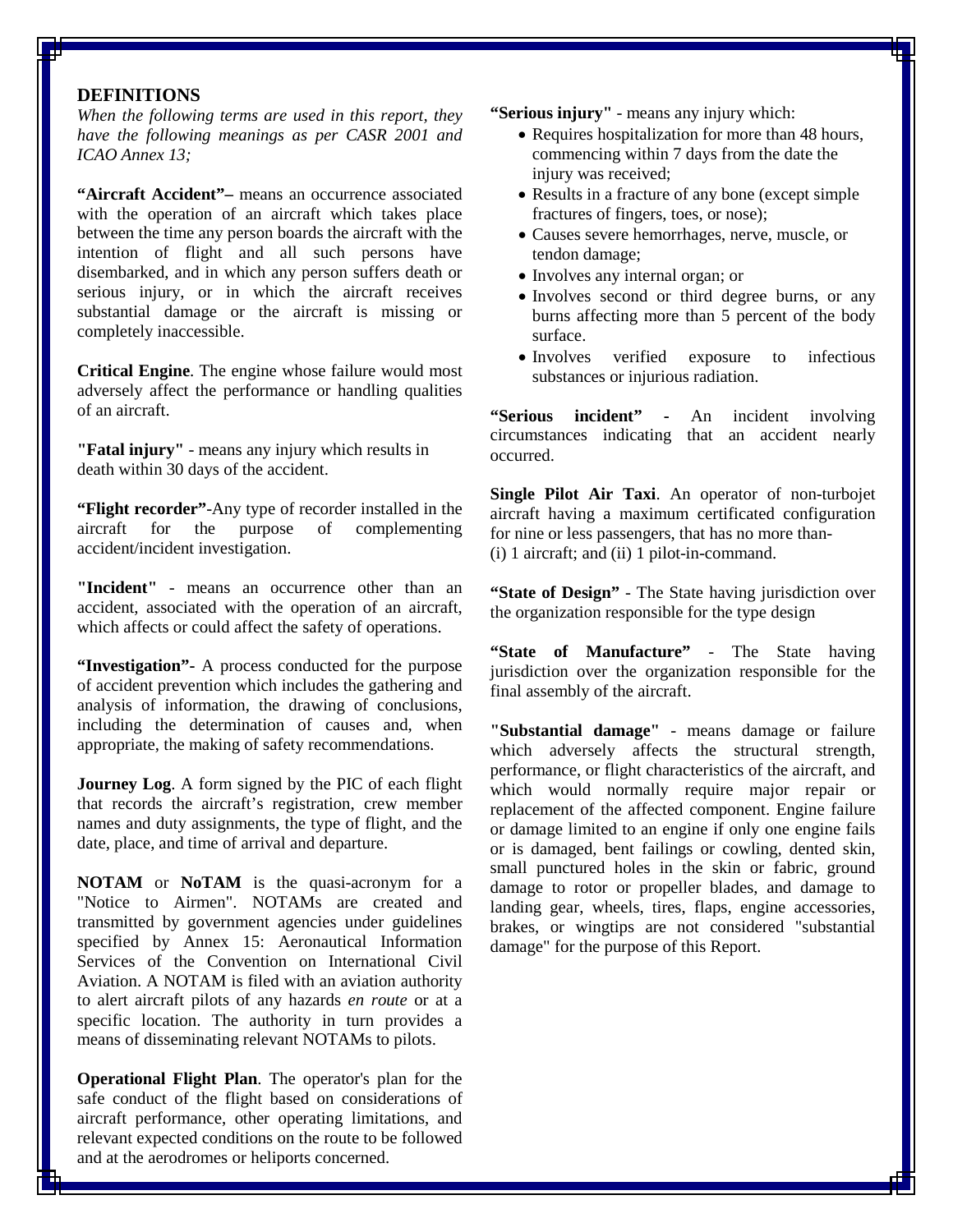# <span id="page-7-0"></span>**BODY**

#### <span id="page-7-1"></span>**1.0 FACTUAL INFORMATION:**

#### <span id="page-7-2"></span>**1.1 HISTORY OF THE FLIGHT**

On Monday August 23, 2010 at approximately 09:45am  $(1345 \text{ UTC}^1)$  $(1345 \text{ UTC}^1)$  $(1345 \text{ UTC}^1)$  a fixed wing, twin-engine, Piper Aztec PA 23-250 aircraft, United States Registration N20373, crashed in waters approximately 8 - 10 feet and approximately 23 nautical miles north Grand Bahama, Bahamas. The coordinates initially reported of the aircraft crash site is 26°46'58"N and 78°31'06"W. The aircraft was submerged, extent of damage unknown. Aircraft inaccessible for further examination.

The unauthorized commercial charter flight departed Walkers Cay International Airport, Walkers Cay Abaco, Bahamas at approximately 9:30am (local). The destination was Freeport International Airport, Freeport, Grand Bahama, Bahamas. The flight was operated under Visual Flight Rules<sup>2</sup> (VFR) and proposed a flight time of 20 min. The aircraft planned and operated at an altitude of  $4,500$  feet<sup>3</sup>. The aircraft was fuelled with 30 gallons of Aviation Gasoline (Avgas) in Freeport on the evening of Sunday 22 August 2010.

The aircraft arrived in Walkers Cay on the morning of August 23 at approximately 9:00am. According to survivors and the pilot reports once all (5) of the passengers arrived the aircraft was loaded with passengers and luggage and then departed for Freeport.

According to the pilot's aircraft occurrence report, he "departed Walkers Cay enroute to Freeport and while cruising at 4,500 feet and while descending and approximately 29 nautical miles from Freeport, he noticed the left fuel gauge fluctuating up and down." The pilot reported that he "turn on the left fuel pump, the problem continued, he put the mixture rich, props forward and throttle forward, problem persisted. He then radioed Freeport Tower and reported the situation. The fuel pumps were then switched from the inboard to the outboard, both mixture, prop & throttle were pushed full forward and both pumps on. Tried feathering left prop but was unsuccessful. Approximately 23 nautical mile tower was informed again about the situation." Pilot statement further stated that he briefed the passengers and aircraft landed tail first in about 10 feet of water at low tide. Several passengers received minor injuries.

A passenger who sat in the front right seat of the aircraft next to the pilot stated that "we took off from Walkers Cay and the flight was going well until about 10 to 12 minutes into the flight, when I heard and felt the plane engine start to flutter and jerk. Fritz then told me that the left engine started to give him trouble and he showed me some instrument on the dash board and he radioed the control tower. He also told me the right engine is nothing to worry about because the left engine was working and that we could make it in on one engine."

According to the same passenger after he said that, "the plane felt like it sped up and I could hear the engine rev up. Fritz then told me that we going down and he again radioed the control tower." "I could see he was trying to control the airplane, *so I said to everyone to loosen their seat belt and I loosened mine.* Not long after that I felt when the plane hit the water on my side and the door that we entered the plane with completely broke off and water started come into the plane."

Another passenger who sat behind the pilot stated "about 20 minutes into the flight I felt this feeling like the plane first stopped in mid air so I look and I could hear the pilot talking but I later learnt that he was talking to the control tower. At this point I looked out the window and I could see that we were close to the water and the plane was experiencing a lot of turbulence. After that everything was happening really fast and the plane hit the water and I came up out of my seat and ended up hitting the dash board where all the plane instruments are."

In the pilot official report given to the authorities in Freeport, the pilot reported that about 26 miles out of Freeport Airport he noticed the fuel gauge indicator start fluctuating. He later reported that "he was experiencing engine problems because his fuel pump was giving him problems".

The pilot further stated that "after he started to lose altitude he prepared his passengers and himself for emergency landing on water. *The engines were first feathering at this point* and I brought the plane down with the tail hitting the water first then nose."

#### <span id="page-7-3"></span>**1.2 INJURIES TO PERSONS**

| <i>Injuries</i> | Crew | Passengers   Others | Total |
|-----------------|------|---------------------|-------|
| Fatal           |      |                     |       |
| Serious         |      |                     |       |
| Minor/None      |      |                     |       |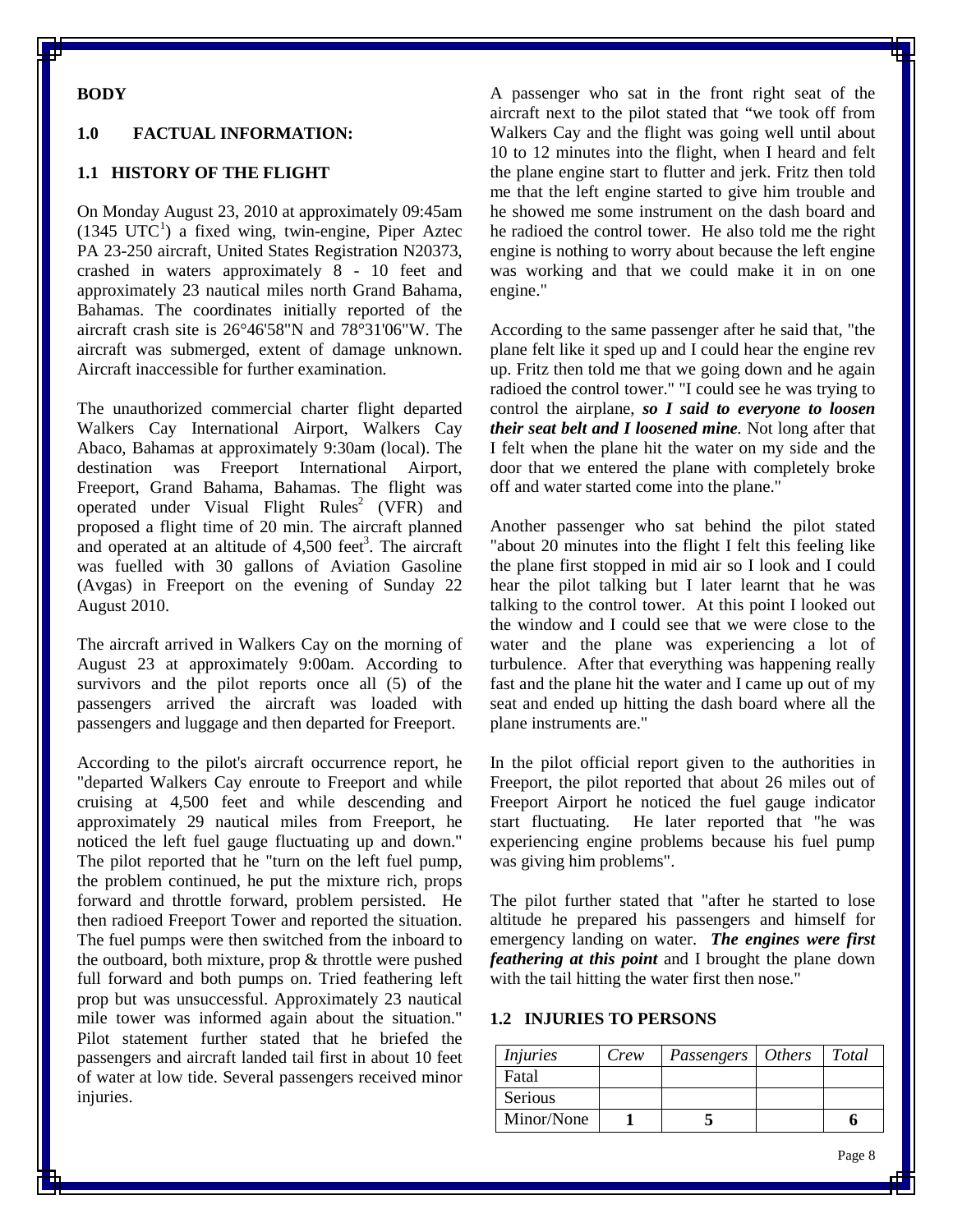## <span id="page-8-0"></span>**1.3 DAMAGE TO AIRCRAFT**

According to the pilot damage to the aircraft was minor. Extent of damage to the aircraft was not verified by the investigation team as the aircraft was inaccessible. Aircraft still remains submerged in waters where the accident occurred.



#### <span id="page-8-1"></span>**1.4 OTHER DAMAGE**

No buildings or structure received any damages.

# <span id="page-8-2"></span>**1.5 PERSONNEL INFORMATION**

The aircraft was piloted by 46 yr old Mr. Fritzgerald Cambridge. Mr. Cambridge held a United States of America Commercial Pilot License with multi engine, single engine and instrument privileges which was issued on December 16 2008. Mr. Cambridge commercial pilot license was **not valid** at the time of the accident, *see additional information 1.17*.

Mr. Cambridge also held a United States of America second class medical certificate issued January 11, 2008. This medical certificate was also **not valid** or current for the operations that he conducted *see additional information 1.17.* 

Mr. Cambridge's total flying experience is questionable. The medical certificate application in **January 2008** listed his total civilian flight times as **5,900 hours**. Mr. Cambridge listed his total time experience on the Aircraft Occurrence Report on **August 23, 2010** as approximately **4,000 hours**. There appears to be a difference of **1,900** unaccounted for. His flying experience on this type of aircraft is listed as approximately **2,000** hours *(see experience in Additional Information 1.17).* The amount of hours flown by Mr. Cambridge in the last 24 hr, 7 days or the last 30 days prior to the accident is unknown. Mr.

Cambridge lists his approximate flight hours total in the last 90 days as approximately 30. FAA record indicates there have been no violations or prior FAA-recorded aviation accident history against Mr. Cambridge.

#### <span id="page-8-3"></span>**1.6 AIRCRAFT INFORMATION**

Aircraft N20373 a US registered aircraft was manufactured by Piper Aircraft. The aircraft was a PA23-250 model. The twin engine aircraft was manufactured in 1975 with serial number 27-7305178 and was registered to Cambridge Air Inc, 103 Springer Bldg, 3411 Silverside Rd Wilmington Delaware 19810. The aircraft was fitted with two reciprocating engine, model numbers IO-540-C4B5 manufactured by Lycoming Textron. The aircraft was listed in the normal category, standard classification. **Airworthiness date of the aircraft was unknown based on latest report received from the Federal Aviation Aircraft Database.**

a) Review of the aircraft log books for N20373 revealed that the most recent Annual Inspection<sup>4</sup> / 100 hour inspection was completed on March 21, 2010 at Hobbs time 359.2 hours. The Annual Inspection was completed in accordance with Federal Aviation Regulations (FAR) FAR 43 app D. Up to March 21, 2010 total airframe time in service listed as 3,445.3 hours. The aircraft had accumulated 1,392.4 hours since major overhaul on both engines.

The aircraft was supposed to be maintained in accordance with Piper Aircraft Maintenance Schedule 100 hour and 50 hour inspection program. However, on the previous two required inspections, hours between inspections were exceeded.

- 1. A 100 hour / Annual inspection was conducted on July 20, 2008 at Airframe Total Time (ATT) **3,118.1** hours and Tach time 032.0.
- 2. The next 100 hour / Annual inspection was conducted on September 15, 2008 at ATT **3,162.5** and Tach Time 76.4 hours, a difference of 124.4 hours (which exceeds the maximum allowed 10% overrun between inspections).
- 3. The next 100 Hour / Annual inspection was conducted on March 17, 2009 at ATT **3,242.5** and Tach time156.4 hours, and TSMO 1179.0 a difference of 80 hours.
- **4.** A **50 hour** inspection was then conducted at Hobbs time 266.3 hours. 109.9 hours since the previous 100 hour annual inspection. **(Inspection should have been a 100 hour inspection instead of a 50 hour inspection)**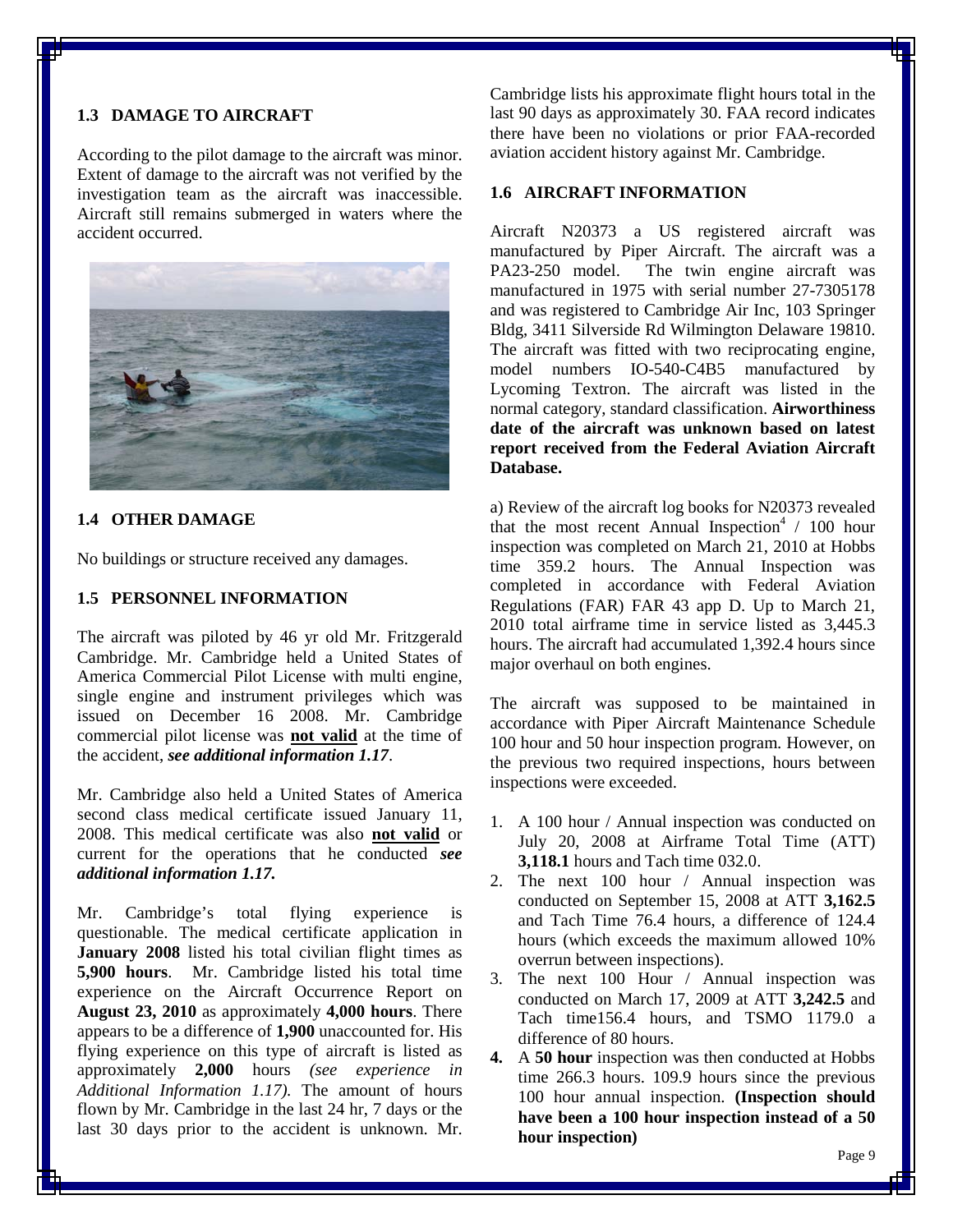5. Another 100 hour / Annual inspection was not conducted until ATT **3,445.3** hours and Tach Time 359.2 a difference of 202.8 hours since required last 100 hour / Annual Inspection.

There was no degree of consistency or regularity with the way maintenance was being conducted. Required maintenance times were exceeded in violation of FAR 43 and Maintenance Schedule.

b) The aircraft was **operated commercially** on this occasion and on previous occasions as admitted to by the pilot without complying with the requirements of 14 CFR Section 91.147 and BASR Schedule 12 Subpart B Schedule 12.015.

It was not known if the mass and center of gravity were within prescribed limits. It is not known if all luggage and items onboard the aircraft at the time of the accident were recovered.

c) **30 gallons of 100 low lead** (100LL) Aviation Gasoline (Avgas) was loaded in the inboard fuel tanks (15 gallons per side) on 22 August, 2010 (one day before the accident) the amount of fuel in the aircraft prior to the addition of the 30 gallons is unknown. Also unknown by the pilot and the investigation team is the **amount of fuel, if any,** was in the outboard or wing tip fuel tanks.

# <span id="page-9-0"></span>**1.7 METEOROLOGICAL INFORMATION**

It was not known if the pilot received a complete weather forecast report prior to departure from Freeport International Airport.

The weather was reported as VFR upon his departure from Freeport with visibility as 10 nm, winds south south east (SSE) at 8 to 10 knots gusting to 14 knots with scattered clouds at 2,000 feet to 4,000 feet. However, on the return the weather had deteriorated and the pilot stated that he had to deviate for weather.

# <span id="page-9-1"></span>**1.8 AIDS TO NAVIGATION**

At the time of the accident the aircraft had available to it, Freeport  $VOR<sup>5</sup>$  on frequency 113.2 for its navigation. VOR equipment was reported as serviceable.

# <span id="page-9-2"></span>**1.9 COMMUNICATIONS**

Communication was established with Freeport Air Traffic Control approximately 29 nautical miles and then again 23 nautical miles north of Grand Bahama, Bahamas.

# <span id="page-9-3"></span>**1.10 AERODROME INFORMATION**

Departure or arrival Aerodrome information not provided as the aircraft did not crash on an aerodrome. However, the nearest aerodrome to the crash site was Freeport Int'l Airport, IATA Designation FPO, ICAO Designation MYGF, Location Grand Bahama Island. Altitude 7 ft / 2m above mean sea level (MSL). Coordinates 26°33′31.27″N [and 078°41](http://toolserver.org/~geohack/geohack.php?pagename=Grand_Bahama_International_Airport¶ms=26_33_31.27_N_078_41_43.99_W_type:airport)′43.99″W. Runway 06/24 length 11,000 ft / 3,359m runway paved with asphalt.

# <span id="page-9-4"></span>**1.11 FLIGHT RECORDERS**

N20373 was not fitted with a flight recorder as none was required by regulations for this type of aircraft.

# <span id="page-9-5"></span>**1.12 WRECKAGE AND IMPACT INFO**

N20373 crashed in an area approximately 23 miles north of Grand Bahama, in approximately 8-10 feet of water.

The coordinates initially reported of the aircraft crash site is 26°46'58"N and 78°31'06"W.



The airplane appeared to be intact post impact. The exact extent of damage is unknown as the investigation team did not visit the site due to the inaccessibility of the site

# <span id="page-9-6"></span>**1.13 MEDICAL AND PATHOLOGICAL**

The pilot and several passengers sustained minor injuries; they were admitted to hospital and subsequently released.

#### <span id="page-9-7"></span>**1.14 FIRE**

No pre or post impact fire was reported.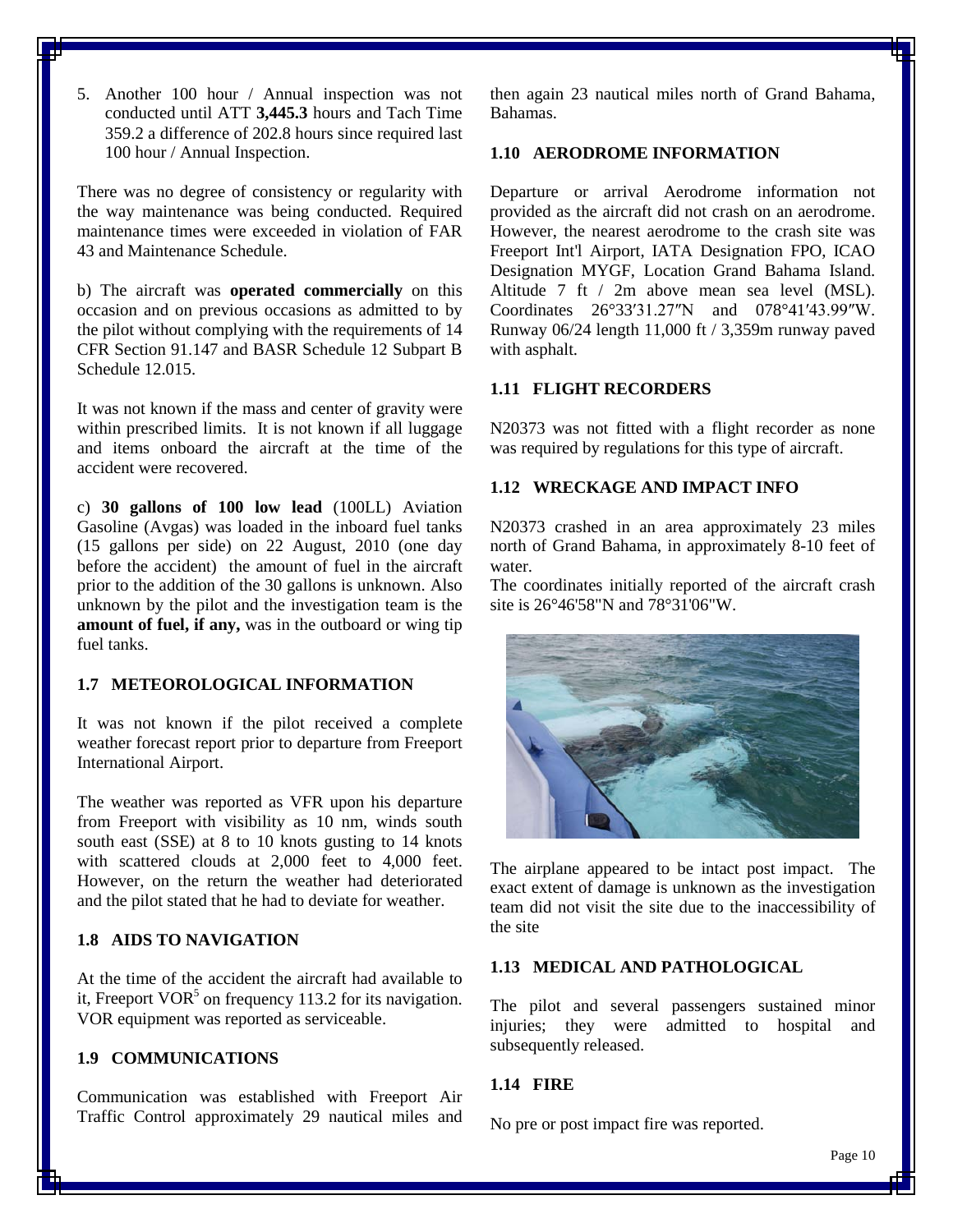#### <span id="page-10-0"></span>**1.15 SURVIVAL ASPECTS**

The aircraft crash was survivable because of the calm weather and the depth of water at the crash site at the time of the accident.

A report at the time of the crash was for low tides. Survivor's reports indicate that they got out the aircraft and were holding on for about an hour before the pilot dove into the aircraft and got life vests for them.

Rescue personnel report that upon arrival at the scene only three (3) persons were in possession of life vests. They stated that they provided the other three persons with life vests.



# <span id="page-10-1"></span>**1.16 TESTS AND RESEARCH**

#### <span id="page-10-2"></span>Critical Engine

When one of the engines on a typical multi-engine aircraft becomes inoperative, a [thrust](http://en.wikipedia.org/wiki/Thrust) imbalance exists between the operative and inoperative sides of the aircraft. This thrust imbalance causes several negative effects in addition to the loss of one engine's thrust. For reasons listed below, the left engine of a conventional twin-engine propeller-driven aircraft is typically considered critical.



#### <span id="page-10-3"></span>**Asymmetrical Yaw**

When one engine becomes inoperative, a [torque](http://en.wikipedia.org/wiki/Torque) will be developed which depends on the lateral distance from the [center of gravity](http://en.wikipedia.org/wiki/Center_of_gravity) (C.G.) to the thrust vector of the operating engine multiplied by the thrust of the operating engine.

The torque effect attempts to [yaw](http://en.wikipedia.org/wiki/Flight_dynamics) the aircraft's nose towards the inoperative engine, a yaw tendency which must be counteracted by the pilot's use of the [flight](http://en.wikipedia.org/wiki/Aircraft_flight_control_system)  [controls.](http://en.wikipedia.org/wiki/Aircraft_flight_control_system)

Due to [P-factor,](http://en.wikipedia.org/wiki/P-factor) the right-hand engine typically develops its resultant thrust vector at a greater lateral distance from the aircraft's C.G. than the left-hand engine. The failure of the left-hand engine will result in a larger yaw effect via the operating right-hand engine, rather than vice-versa.

Since the operating right-hand engine produces a stronger yaw moment, the pilot will need to use larger control deflections in order to maintain aircraft control. Thus, the failure of the left-hand engine is less desirable than failure of the right-hand engine, and the left-hand engine is critical.

It is important to note, however, that this example depends upon both [propellers](http://en.wikipedia.org/wiki/Propeller) turning clockwise as viewed from the rear. On aircraft with counterclockwise-turning engines (such as the [de](http://en.wikipedia.org/wiki/De_Havilland_Dove)  [Havilland Dove\)](http://en.wikipedia.org/wiki/De_Havilland_Dove), the right engine would be critical.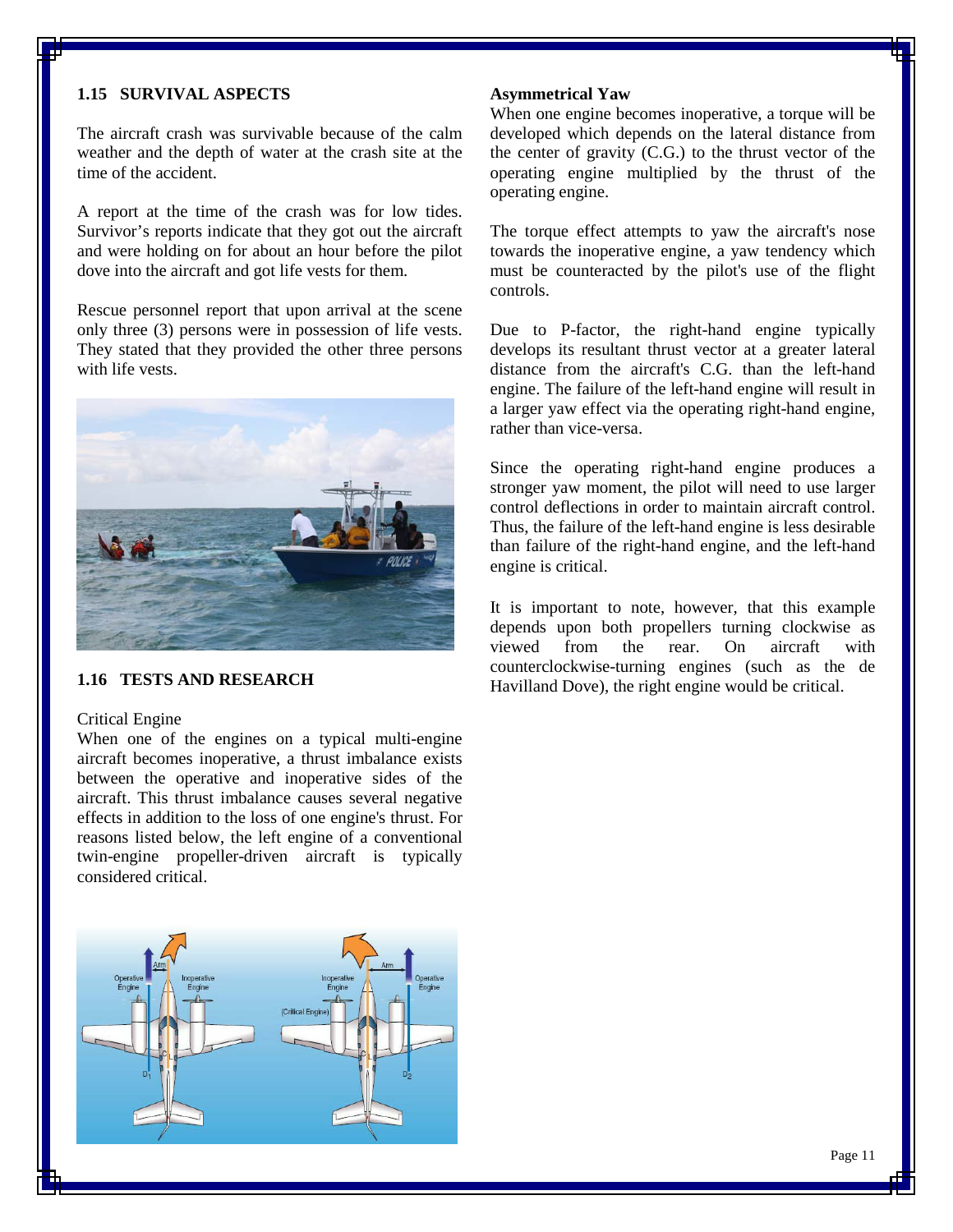#### <span id="page-11-0"></span>Aircraft Fuel System

Following is a schematic of the fuel system and description and emergency procedures of the PA 23- 250 aircraft copied from the pilot operating handbook for the PA 23-250.



Based on the diagram, failure of the engine driven fuel pump on the left engine should not cause a complete failure of the left engine. The timely actions of the pilot could have prevented the failure had it been the fuel pump that failed.

The options available to the pilot was to turn on the electric fuel pump and should that not work, as a last resort, cross feed from the fuel tanks on the right side.

The cross feed procedure was not done by the pilot according to his admission during the interview. He stated that he turned on the electric pump and still the engine failed.

According to the Mr. Cambridge, his engine failure was as a result of failure of the electric pump. See information on the fuel system which follows.

# **FUEL SYSTEM**

Four thirty-six gallon flexible fuel cells located outboard of the engines provide fuel storage in the Aztec. The cells should be kept full of fuel during storage of the airplane to prevent accumulation of moisture, and to prevent deterioration of the cells. For storage of more than ten days without fuel, the cells should be coated with light engine oil to keep from drying out.

The fuel system in the Aztec is simple, but completely effective. Fuel can be pumped from any tank to both engines, through use of the engine-driven and electric fuel pumps.

For normal operation, fuel is pumped by the engine-driven pumps from the tanks directly to the adjacent fuel injector. The fuel valves can be left on at all times and the crossfeed left in

the off position. Electric auxiliary fuel pumps, located in the engine nacelles, are installed in by-pass fuel lines between the tanks and the engine-driven pumps. The electric pumps can be used to provide pressure in the event of failure of the enginedriven pumps. They are normally turned on to check their operation before starting the engines, turned off after starting, to check engine-driven pumps and left on during take-off and landing, to preclude the possibility of fuel pressure loss due to pump failure at critical times.

If one of the engine-driven rumps fails, the electric pump to that engine can be turned on to supply the fuel. However, if desired, the fuel can be pumped by the operating engine-driven pump to the failed pump engine simply by turning on the crossfeed. The good pump will then be supplying both engines from its tank. If this tank runs low on fuel, fuel can be drawn from the opposite tank by turning on the electric pump on the failed pump side, leaving the crossfeed on, and turning the fuel valve on the empty side off. Then the electric pump on the failed pump side will be supplying both engines from its tank.

Fuel can thus be used from one tank or the other, by shutting off one main valve and turning on the crossfeed, to balance fuel loads or for other purposes. For all normal operation, it is recommended that fuel be pumped directly from the tanks to their

respective engines, with the crossfeed off.

The fuel valve controls and crossfeed control are located in the fuel control panel between the front seats. Two electric fuel gauges in the engine gauge cluster on the instrument panel indicate the fuel quantity in each tank. The electric fuel gauges indicate the fuel quantity in the tank selected by the fuel selector handle, located in



**Fuel Selector**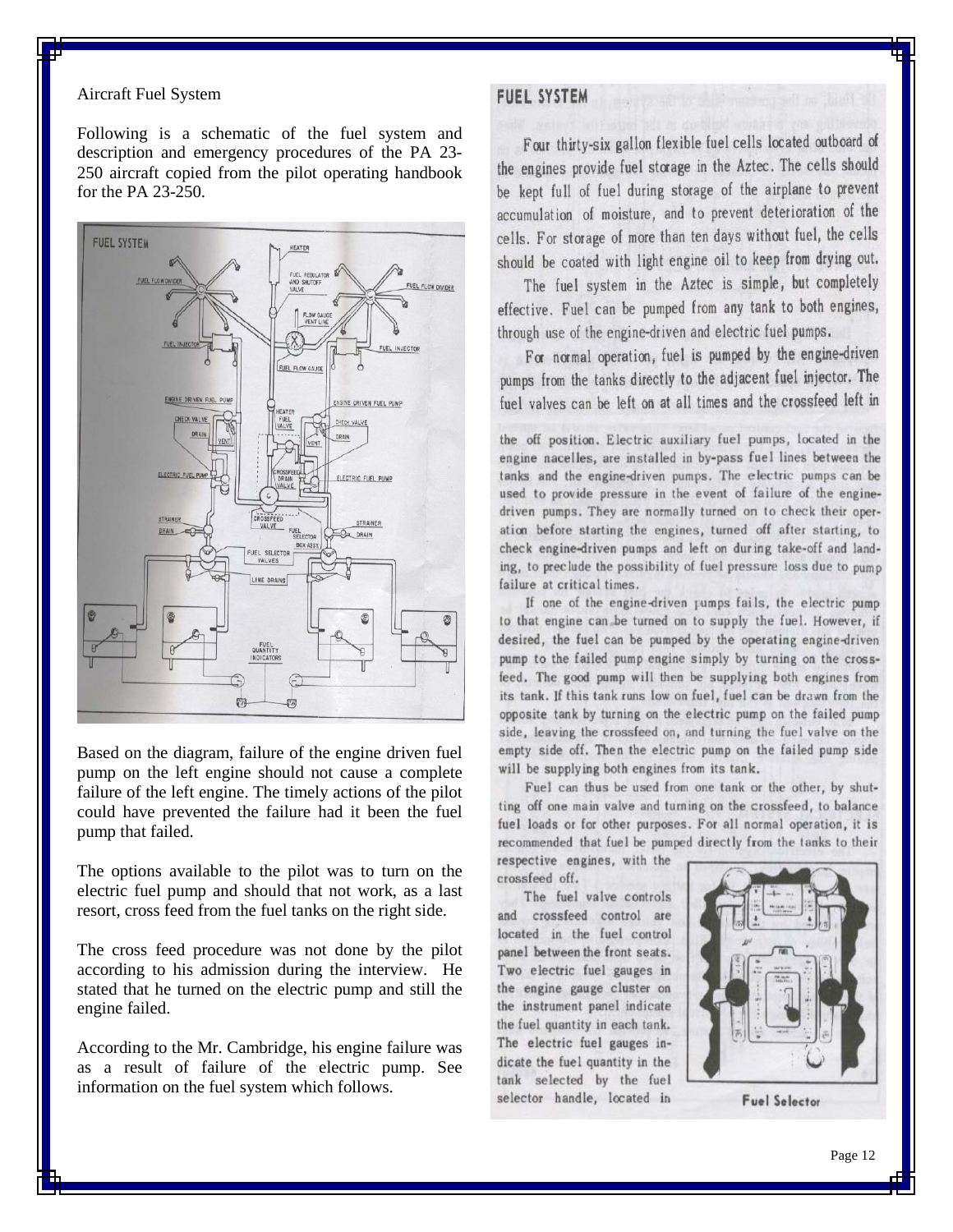the fuel control box. The electric fuel pump switches are on the lower left side sub-panel.

A crossfeed line drain valve control is mounted on the front face of the fuel control panel box. This valve should be opened occasionally, with the crossfeed on, the left electric fuel pump on, and then the right electric fuel pump on to allow any water that might accumulate at that point to be drained out. The heater fue' control is also placed on the fuel control panel, so that fuel to the heater can be turned off if necessary.

The fuel strainers and fuel line drain valves are located in the inboard sides of the main wheel wells. They are fitted with quick drains and should be drained regularly through their small access ports. In order to check the fuel system for possible moisture content, each fuel cell quick drain valve should be opened and drained and the quick drain valve on the fuel strainer should be opened and drained. This procedure should be accomplished at the three quick drain valves located in each main wheel well. Fuel screens are provided at the tank outlets, in the injectors and in the fuel filter bowls.

Idle cut-offs are incorporated in the injectors and should always be used to stop the engines. This is accomplished by pulling the mixture control levers to the rearmost position.

According to Mr. Cambridge the engine failure occurred during cruise flight, below is a description of emergency failure during cruise procedures.

#### **EMERGENCY PROCEDURES**

1. Engine Failure:

An engine failure on the Aztec during cruising flight presents very minor operational problems. As the engine loses power, a slight yaw in the direction of the dead engine will occur, which can be corrected easily with the rudder or the rudder trim tab. While the plane is slowing down to the single engine cruising speed of about 138 MPH at low altitudes and at

moderate power settings, the propeller on the dead engine should be feathered by pulling the throttle to idling position and the prop pitch control back fully; then the mixture should be set at idle cut-off and the ignition off. Best single engine performance will be obtained with the dead engine wing held up about 3 degrees higher than level to help counteract the tendency to turn in that direction.

Based on the above information contained in the Pilot's Operating Handbook, the failure of an engine during cruise flight presents very minor operational problems. This further confirms that the pilot's lack of knowledge and failure to act adequately contributed to this accident.

Additionally, the lack of fuel in the aircraft tank would definitely create the situation the pilot found himself in. Having turn on the electric fuel pump, like the pilot claims, should have prevented the engine from failing.

Mr. Cambridge stated that the engine would not feather. He also stated that he advanced power levers, propeller levers and fuel mixture levers. In this configuration the propeller would not feather. In order to feather the propeller the power, propeller and fuel mixture levers needed to be brought back to the aft detent not fully forward as stated by Mr. Cambridge.

As stated below, despite the propeller not feathering, single engine flight was still possible, however with a decrease in single engine performance.

2. Feathering:

The Hartzell feathering propellers can only be feathered while the failed engine is rotating, and not if the engine drops below 1000 RPM. The loss of centrifugal force due to slow RPM will activate a stop pin that keeps the propeller from feathering each time the engine is shut down on the ground. If an engine freezes up, it will be impossible to feather its propeller. Single engine flight can be maintained with the dead engine propeller unfeathered, although a noticeable decrease in single engine performance will take place.

#### <span id="page-12-0"></span>**1.17 ADDITIONAL INFORMATION**

According to written statements by Mr. Cambridge to Police at CDU in Grand Bahama and interview with Air Accident Investigators from the Air Accident Investigation and Prevention Unit of the Bahamas Civil Aviation Department in Nassau Bahamas, Mr. Cambridge confirmed that the flight which he conducted was indeed a commercial flight for which he was hired and paid.

Based on this admission Mr. Cambridge was required to comply with the requirements for operation of air craft in commercial air transport for which he clearly was not in compliance.

*("I was hired by Mrs. Jennifer Bullard to take her and her family to Walkers Cay Airport......"*

*"I was paid \$350.00 for their transportation.......")* 

*Excerpt from police report given by Mr. Fritzgerald Cambridge, taken by CDU officers at the Grand Bahama Police Department.*

*("On Monday 16 August 2010 at about 10:00am I contacted Fritz Cambridge a private charter pilot that I knew of to take me and my kids and a number of my other friends and family over to Walkers Cay in order to attend my brothers funeral in Grand Cay Abaco."*

*"As result he told me that our flight would cost \$350.00 he had said that it would normally be \$400.00*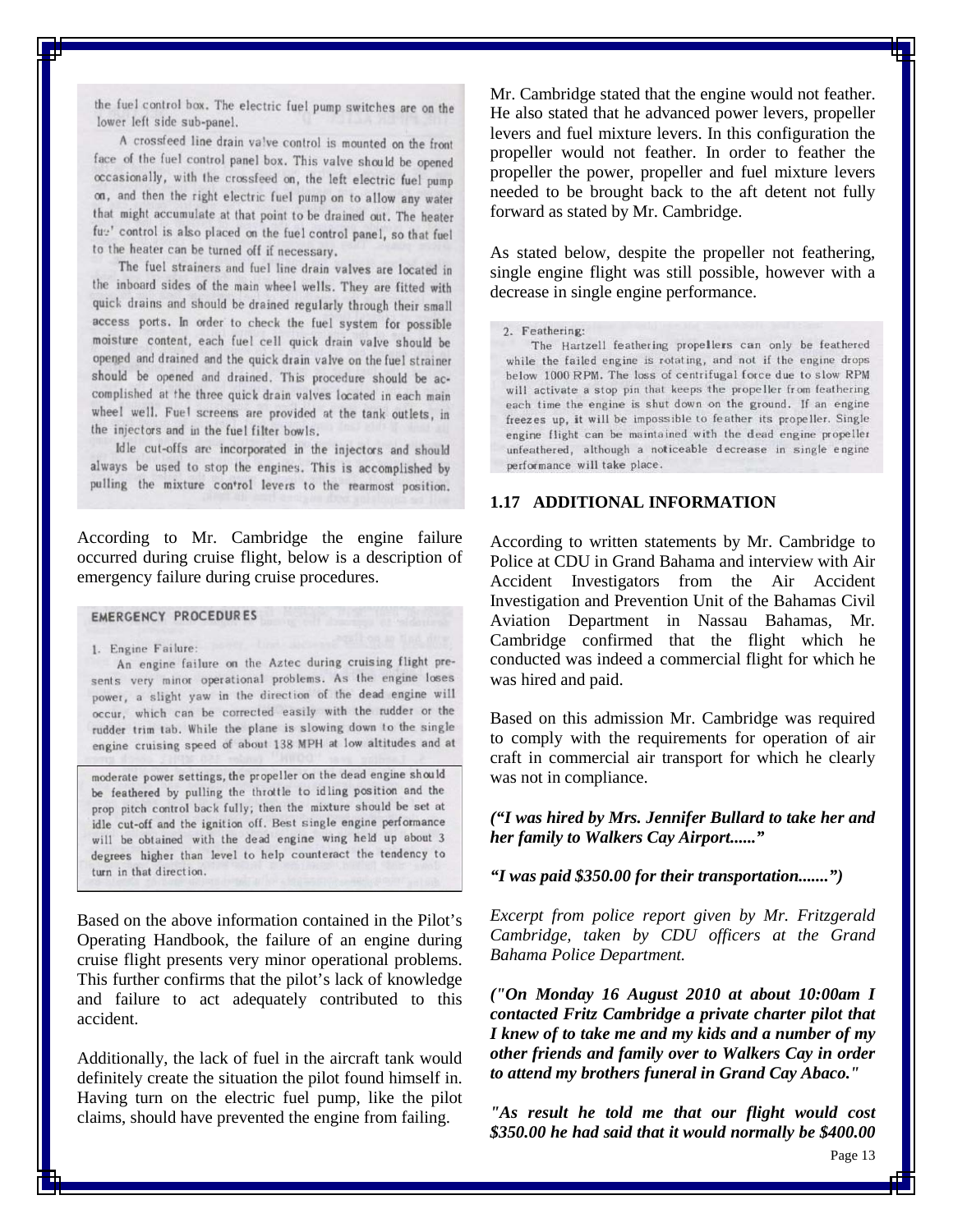*for a charter flight, but since we were being dropped off and picked up by him it would be \$350.00 each way.")*

*Excerpt from police report given by Mrs. Jennifer Bullard (survivor) taken by CDU officers at the Grand Bahama Police Department.*

*("I contacted Jennifer (Bullard) and I asked her about the flight and if I could go with her. She told me I could go with her, that the flight would be 9:00am on Monday and that I would have to pay \$70.00.")*

*Excerpt from police report given by Ms. Latanya Miller (survivor), taken by CDU officers at the Grand Bahama Police Department.*

As a person conducting commercial air transport operations Mr. Fritzgerald was required to comply with Medical, Airmen and Air Operator Certificate certifications and minimum fuel requirements (operation of aircraft). Details follow of what actually occurred.

As this aircraft was United States registered and pilot United States certified and the aircraft was operated in the Commonwealth of the Bahamas, Bahamas Civil Aviation (Safety) Regulations and United States Code of Federal Regulations 14 (CFR) Section 61 and 91 were required to be observed for commercial operations.

#### <span id="page-13-0"></span>**MEDICAL CERTIFICATION**

All certified pilots, with the exception of those with a [sport pilot certificate](http://en.wikipedia.org/wiki/Sport_pilot_certificate) (or when in command of balloons or gliders), **are required to maintain a medical certification commensurate with the privileges they intend to exercise as pilot-in-command of an aircraft**.

#### **Bahamas Civil Aviation (Safety) Regulations Schedule10.075 LICENCES REQUIRED**

(a) No person may act as PIC or in any other capacity as a required flight crew member of a civil aircraft of:

(1) Bahamian registry, unless he or she carries in their personal possession the appropriate and current licence for that flight crew position for that type of aircraft and a valid medical certificate.

(2) Foreign registry, unless he or she carries in their personal possession a **valid and current licence** for that type of aircraft issued to them by the State in which the aircraft is registered.

#### MEDICAL CERTIFICATE REQUIREMENTS

#### **Bahamas Civil Aviation (Safety) Regulations (2001) 10.080 MEDICAL CERTIFICATES REQUIRED**

(a) No person may serve as an airman not may any person use an airman unless that person has in their personal possession a **valid airman medical certificate**.

(b) The medical certificate is valid for

 $(2)$  12 calendar months – for operations requiring a commercial pilot or flight engineer privileges;

#### **Bahamas Civil Aviation (Safety) Regulations (2001) Schedule 8.675**

Medical Certification Requirements

(a) To conduct the following operations, a person shall—

(2) Hold at least a Class 2 medical certificate when exercising the privileges of a commercial pilot license:

Mr. Fritzgerald Cambridge age 46 was issued a second class medical by the FAA on January 11 2008 which allowed him to conduct commercial operations.

#### **Schedule 8.680**

DURATION OF A MEDICAL CERTIFICATE

(b) A Class 2 medical certificate expires at the end of the last day of—

(1) The 12th month after the month of the date of examination shown on the certificate for operations requiring a commercial pilot license or an air traffic controller license;

For commercial operations Mr. Cambridge second class medical certificate expired on January 31, 2009.

If Mr. Cambridge had decided to use the second class medical certificate to exercise third class privileges it would have expired on January 31, 2010 as a third class medical expires 24 calendar months after issuance for pilots over age 40. However, he would not be allowed to offer services for compensation or hire.

However up to the time of this accident Mr. Cambridge had not renewed his medical certificate issued on January 11 2008 and therefore operated without a valid airman license.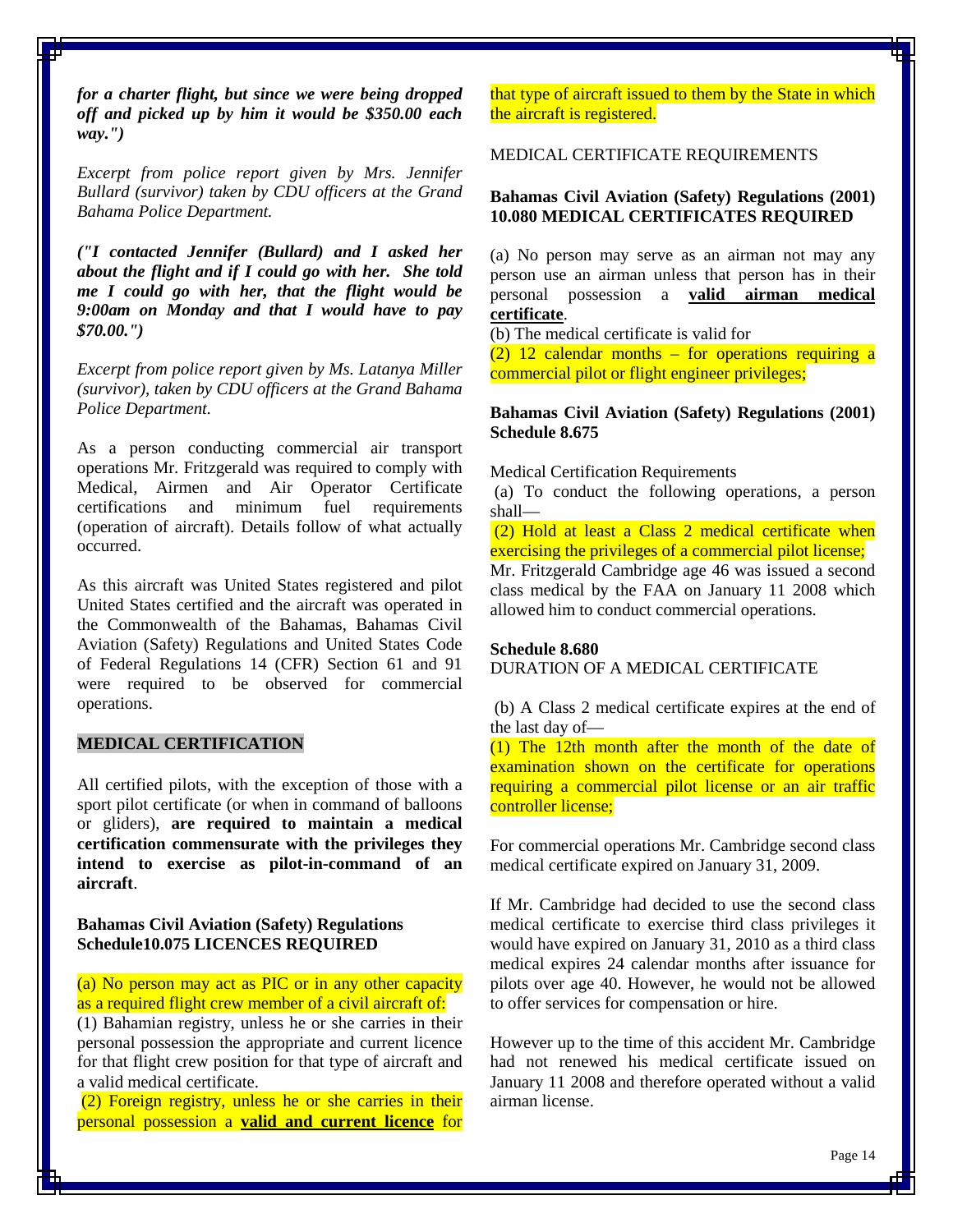#### **14 Codes of Federal Regulations (CFR) Part 61 Certification 61.23 MEDICAL CERTIFICATION**

Medical certificates: Requirement and duration. (a) Operations requiring a medical certificate, a person: (2) Must hold at least a second-class medical certificate when exercising the privileges of a commercial pilot certificate;

A second class medical certificate is valid for the remainder of the month of issue; plus

- o 12 calendar months for operations requiring a second class medical certificate, or
- o 24 calendar months for operations requiring a third class medical certificate, if the airman is age 40 or over on or before the date of the examination.

#### <span id="page-14-0"></span>**AIRMEN CERTIFICATION**

Pilot certificates other than student pilot certificates do not expire, although they may be suspended or revoked by the FAA. However, a pilot **must maintain** *currency* — recent flight experience that is relevant to the flight being undertaken.

To remain current, every pilot has to undergo a **[flight](http://en.wikipedia.org/wiki/Biennial_flight_review)  [review](http://en.wikipedia.org/wiki/Biennial_flight_review)** with an instructor **every 24 calendar months** unless he gains a new pilot certificate or rating in that time or satisfies the flight review requirement using an alternate approved means.

For most types of certificate, he **must also undergo a [medical examination](http://en.wikipedia.org/wiki/Physical_examination)** at intervals ranging from **six months to five years**, depending on **the pilot's age** and **desired flight privileges**. Other currency requirements apply to the carriage of passengers or to flight under [instrument flight rules](http://en.wikipedia.org/wiki/Instrument_flight_rules) (IFR).

As Mr. Cambridge was engaging in commercial air transport he was required to comply with the following requirements of BASR 2001 for pilot training.

## **SUBPART A: GENERAL 14.001 APPLICABILITY**

(a) This Schedule prescribes the minimum requirements for qualification and currency of operations personnel to be able to serve in commercial air transport or to be used by the holder of an Air Operator Certificate issued by The Bahamas.

#### **SUBPART E: PROFICIENCY AND COMPETENCY CHECKS**

# **14.120 PILOT AIRCRAFT AND INSTRUMENT PROFICIENCY CHECKS**

(a) No pilot may serve nor may any person use a pilot flight crew member unless, since the beginning of the 12th calendar month before that service, that person has passed the proficiency check prescribed by the Authority for the make and model and, if applicable, type aircraft on which their services are required.

# **SUBPART H: RECURRENT TRAINING**

# **14.180 RECURRENT TRAINING: FLIGHT CREW MEMBERS**

(a) No person may serve nor may any person use a person as a flight crew member unless within the preceding 12 calendar months that person has completed the recurrent ground and flight training curricula approved by the Authority.

# <span id="page-14-1"></span>**AIR OPERATOR CERTIFICATE CERTIFICATION**

Mr. Cambridge operated commercial air transport operations in violation of BASR Schedule 12 and 14 CFR Part 91 as outlined below.

#### **BASR SCHEDULE 12,** SUBPART B -

Schedule 12.015 Compliance with an Air Operator Certificate

(a) No operator may operate an aircraft in commercial air transport unless that operator holds an AOC for the operations being conducted.

# **SUBPART G: AIRCRAFT Schedule 12.300 AUTHORISED AIRCRAFT**

(b) No person may operate any specific type of aircraft in commercial air transport until it has completed satisfactory initial certification, which includes the issuance of an AOC amendment listing that type of aircraft.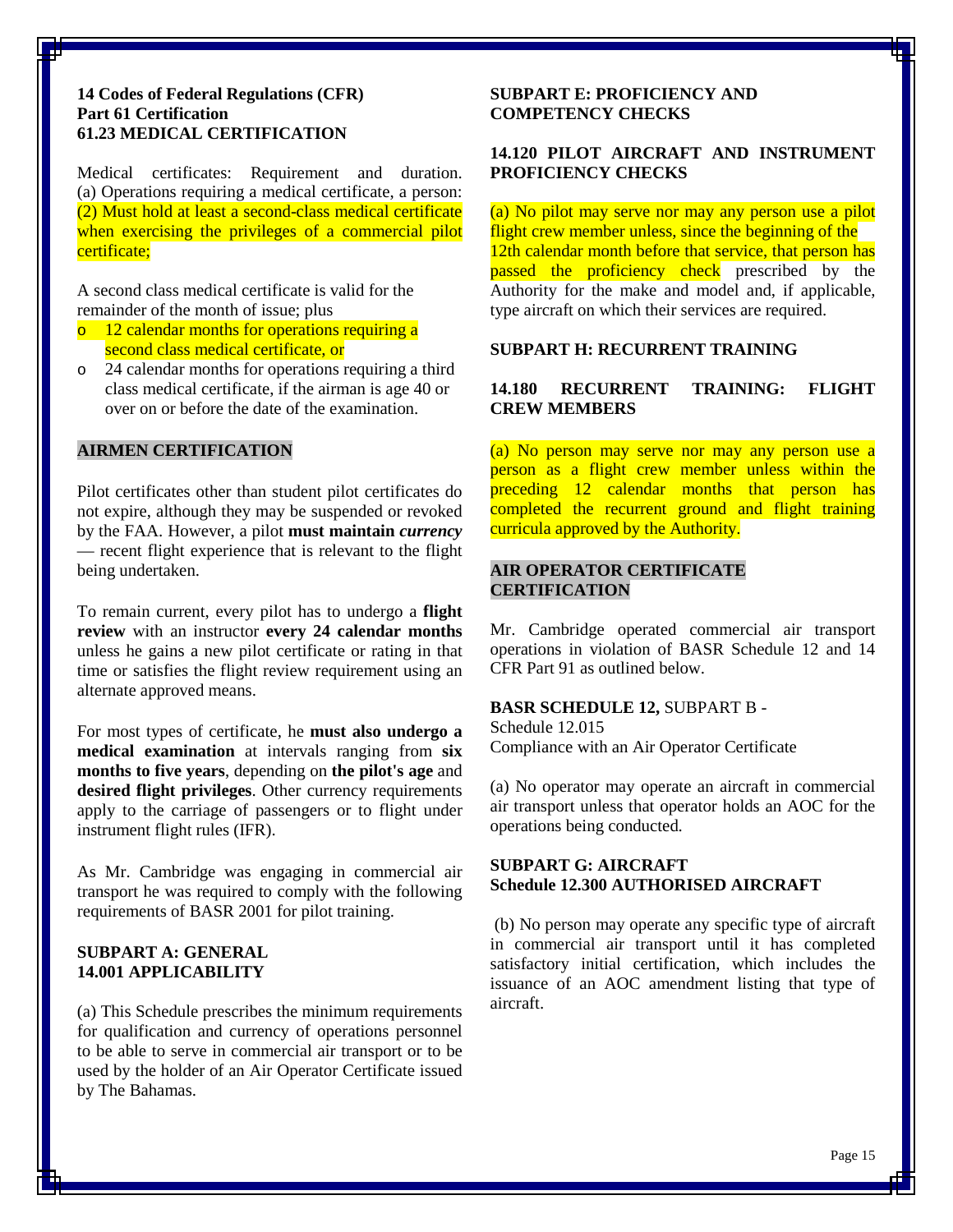#### **UNITED STATES OF AMERICA 14 CODE OF FEDERAL REGULATIONS (CFR) PART 91.147**

#### GENERAL OPERATING AND FLIGHT RULES Subpart B--Flight Rules

Sec. 91.147 Passenger carrying flights for compensation or hire.

Each Operator conducting passenger-carrying flights for compensation or hire must meet the following requirements unless all flights are conducted under Sec.91.146.

(a) For the purposes of this section and for drug and alcohol testing, Operator means any person conducting nonstop passenger-carrying flights in an airplane or helicopter for compensation or hire in accordance with Sec. Sec. 119.1(e) (2), 135.1(a) (5), or 121.1(d), of this chapter that begin and end at the same airport and are conducted within a 25-statute mile radius of that airport.

(b) An Operator must comply with the safety provisions of part 136, subpart A of this chapter, and apply for and receive a Letter of Authorization from the Flight Standards District Office nearest to its principal place of business by September 11, 2007.

#### **FUEL REQUIREMENTS**

<span id="page-15-0"></span>Based on interview with the pilot the Air Accident Investigation and Prevention Unit concludes that the pilot did not comply with the fuel requirements of both BASR 10.415, 10.420 and 14 CFR Part 91.151. See below and Part 3, Conclusions.

#### **BASR SUBPART G: FLIGHT PLANNING AND PREPARATION**

#### **10.415 FUEL, OIL, AND OXYGEN PLANNING AND CONTINGENCY FACTORS**

(a) No person may commence a flight unless he or she takes into account the fuel, oil, and oxygen needed to ensure the safe completion of the flight, including any reserves to be carried for contingencies.

# **10.420 MINIMUM FUEL SUPPLY FOR VFR FLIGHTS**

(a) No person may commence a flight in an aeroplane under VFR unless, considering the wind and forecast weather conditions, there is enough fuel to fly to the first point of intended landing and, assuming normal cruising speed for at least 45 minutes thereafter.

#### **4 Code of Federal Regulations (CFR) Part 91.151** *Fuel requirements for flight in VFR conditions.*

(a) No person may begin a flight in an airplane under VFR conditions unless (considering wind and forecast weather conditions) there is enough fuel to fly to the first point of intended landing and, assuming normal cruising speed—

(1) During the day, to fly after that for at least 30 minutes

The Investigation Team has also listed in 5.0 Appendix other provisions of the Bahamas Civil Aviation (Safety) Regulations that were not adhered to while commercial air transportation were being conducted by Mr. Cambridge.

Mr. Cambridge has also admitted that numerous previous flights conducted were also commercial air transportation flights. See excerpt of interview conducted by Investigators. For the month of August 2010 starting with August 02 a total of 34 flights were conducted by Mr. Cambridge in commercial Air transport.

<sup>3</sup> Control tower strip confirmed aircraft level at altitude 4,500 feet.

4 Annual Inspection. Any reciprocating-engine powered or single-engine turbojet/turbo propeller powered small aircraft (12,500 pounds and under) flown for business or pleasure is required to be inspected at least annually by an FAA certificated A&P mechanic holding an Inspection Authorization (IA), by an FAA certificated repair station that is appropriately rated, or by the manufacturer of the aircraft. The aircraft may not be operated unless the annual inspection has been performed within the preceding 12 calendar months. A period of 12 calendar months extends from any day of a month to the last day of the same month the following year. However, an aircraft with the annual inspection overdue may be operated under a special flight permit issued by the FAA for the purpose of flying the aircraft to a location where the annual inspection can be performed.

<sup>5</sup> VOR, short for VHF Omni-directional Radio Range, is a type of [radio](http://en.wikipedia.org/wiki/Radio_navigation)  [navigation](http://en.wikipedia.org/wiki/Radio_navigation) system for [aircraft.](http://en.wikipedia.org/wiki/Aircraft) A VOR ground station broadcasts a [VHF](http://en.wikipedia.org/wiki/VHF) [radio](http://en.wikipedia.org/wiki/Radio) composite signal including the station's identifier, voice (if equipped), and navigation signal. The identifier is [Morse code.](http://en.wikipedia.org/wiki/Morse_code) The voice signal is usually station name, in-flight recorded advisories, or live flight service broadcasts. The navigation signal allows the airborne receiving equipment to determine a [magnetic bearing](http://en.wikipedia.org/wiki/Bearing_(navigation)#Types_of_bearings) from the station to the aircraft (direction from the VOR station in relation to the [Earth's magnetic North](http://en.wikipedia.org/wiki/Magnetic_North_Pole) at the time of installation). VOR stations in areas of magnetic compass unreliability are oriented with respect to [True North.](http://en.wikipedia.org/wiki/True_North) This [line of position](http://en.wikipedia.org/wiki/Position_line) is called the "radial" from the VOR. The "intersection" of two radials from different VOR stations on a chart provides an approximate position of the aircraft.

<sup>&</sup>lt;sup>1</sup> The 24 hour clock is used to describe the time of day, Coordinated Universal Time (UTC) as particular events occurred.

<sup>&</sup>lt;sup>2</sup> Visual Flight Rules - are a set of regulations which allow [a pilot](http://en.wikipedia.org/wiki/Aviator) to operate an [aircraft](http://en.wikipedia.org/wiki/Aircraft) in weather conditions generally clear enough to allow the pilot to see where the aircraft is going.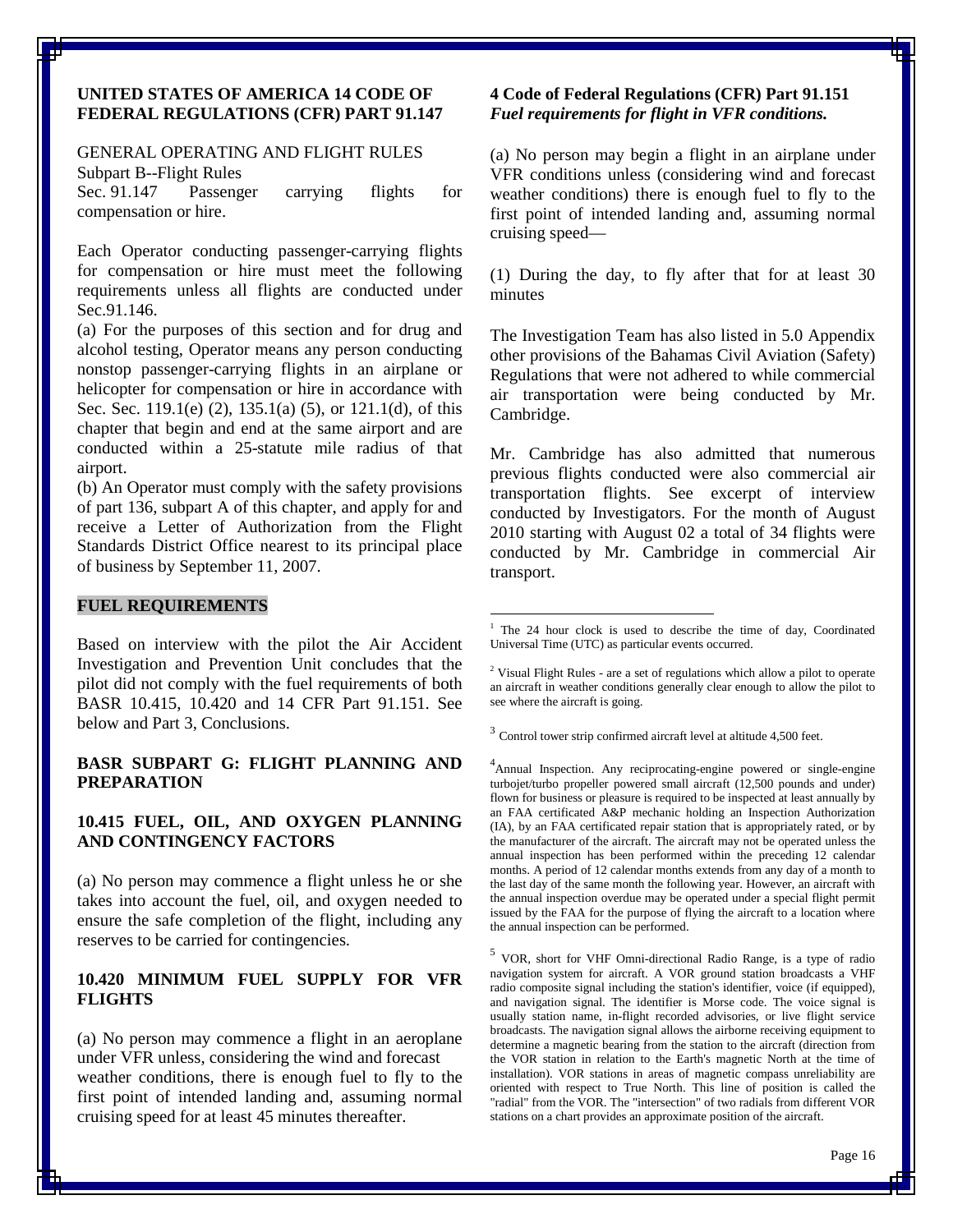<span id="page-16-0"></span>**2.0 ANALYSIS**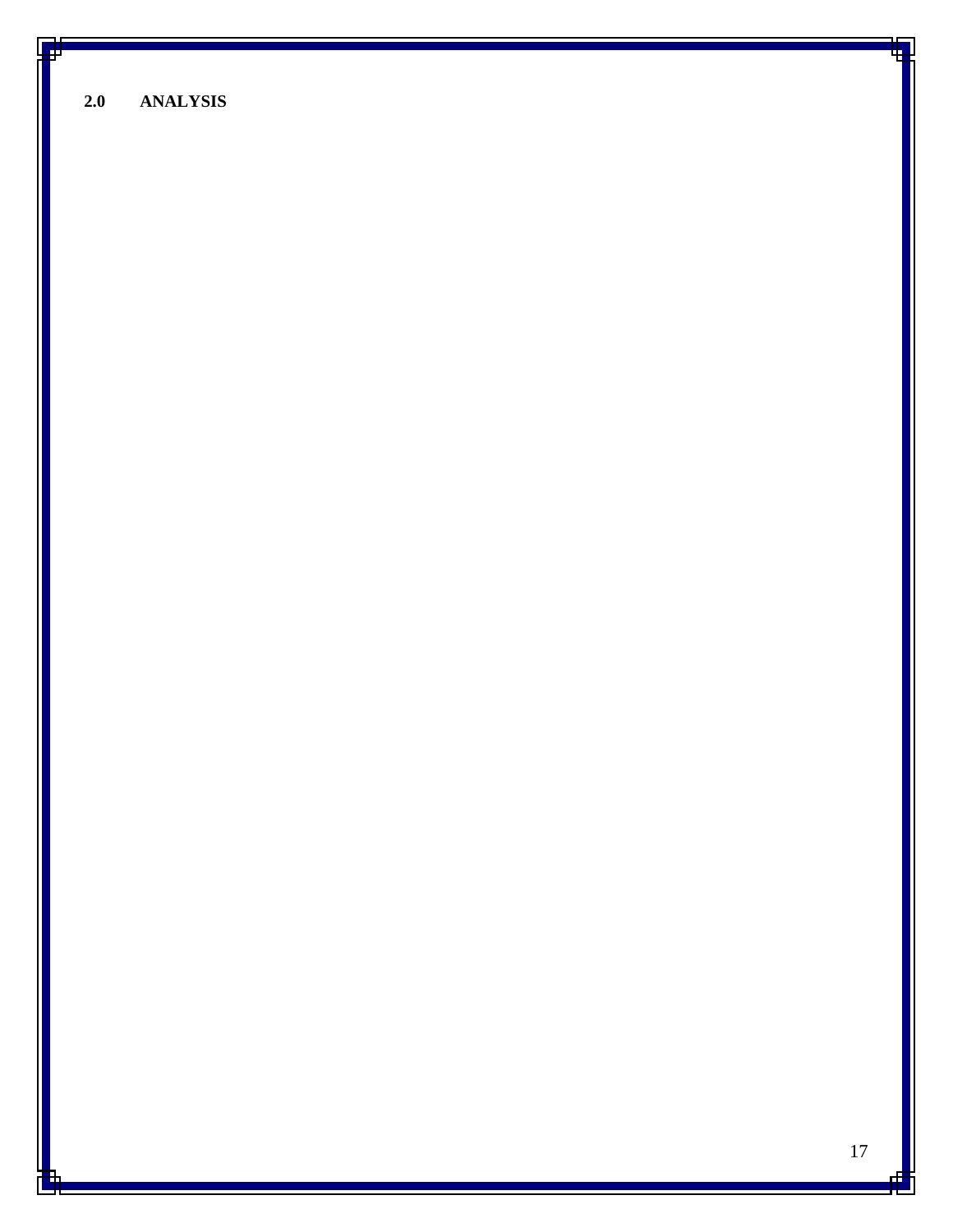# <span id="page-17-0"></span>**3.0 CONCLUSIONS**

# <span id="page-17-1"></span>**3.1 FINDINGS**

- 1. The pilot **was not** properly certified nor qualified for the flight.
- 2. The pilot airman license was not valid due to the failure to maintain currency and a medical for the type of operations (commercial) conducted.
- 3. The pilot was **not in possession** of a valid medical certificate as required by 14 CFR 61.23 and BASR Schedule 8.675.
- 4. The pilot conducted **unauthorized commercial** operations in violation of 14 CFR 91.147 and BASR 12.105
- 5. The airplane was properly certificated but **not adequately maintained** in accordance with existing regulations.
- 6. Failure of the pilot to effectively manage the loss of thrust following failure of the critical engine contributed greatly to this accident.
- 7. Engine securing (feathering) procedures were not followed correctly.
- 8. There was no evidence to support whether the pilot received a standard weather briefing prior to departure.
- 9. There was no evidence to support whether the pilot received an abbreviated or enroute weather briefing.
- 10. The aircraft was not insured for private or commercial operations.

# <span id="page-17-2"></span>**3.2 PROBABLE CAUSE**

The investigation team has determined that the probable cause of this accident is **loss of control of the airplane due to failure of the critical engine (left)** from which the pilot was unable to effectively manage and subsequently crashed in the water.

The probable cause of the failure of the left (critical) engine is determined to be fuel exhaustion resulting in fuel starvation to the engine.

## <span id="page-17-3"></span>**3.3 CONTRIBUTING FACTORS**

- The pilot's poor judgment and poor decision making skills.
- The pilot's systems knowledge is questionable and greatly contributed to this accident. He added fuel to the aircraft yet did not know how much fuel was already on the aircraft. He then switches fuel tanks from a tank he knew he put fuel in to a tank where he had no idea if there was or how much fuel there was. After switching tanks the problem persisted this resulted in the complete failure of the left engine.
- Pilot failed to use all avenues available to him. He suspected a problem with the fuel on the left but never considered cross feeding the engine from the right side.
- As in the case of the engine failure, switching tanks, advancing controls, turning on fuel pumps and the problem persisting is indicative of fuel exhaustion which the pilot did not recognize and take appropriate action to fix.
- Pilot failed to adhere to fuel requirements of BASR Schedule 10 Subpart G Schedule 10.415 and 10.420 and 14 CFR 91.151

#### <span id="page-17-4"></span>**4.0 RECOMMENDATIONS:**

As a result of this investigation the AAIPU makes the following recommendations;

The Civil Aviation should petition the government to;

- 1. Institute more strict penalties for violators that conduct unauthorized commercial charter flights. The civil penalties that are levied are inadequate and no deterrent from engaging in this unauthorized air transportation.
- 2. Make it mandatory that all aircraft flying in the Bahamas airspace be required to have insurance.
- 3. Streamline the process whereby violators of the BASR are prosecuted more efficiently than is the case at this time.
- 4. The Civil Aviation Department also needs to embark on a more aggressive awareness program for the public to address the issue of unauthorized air transport.

18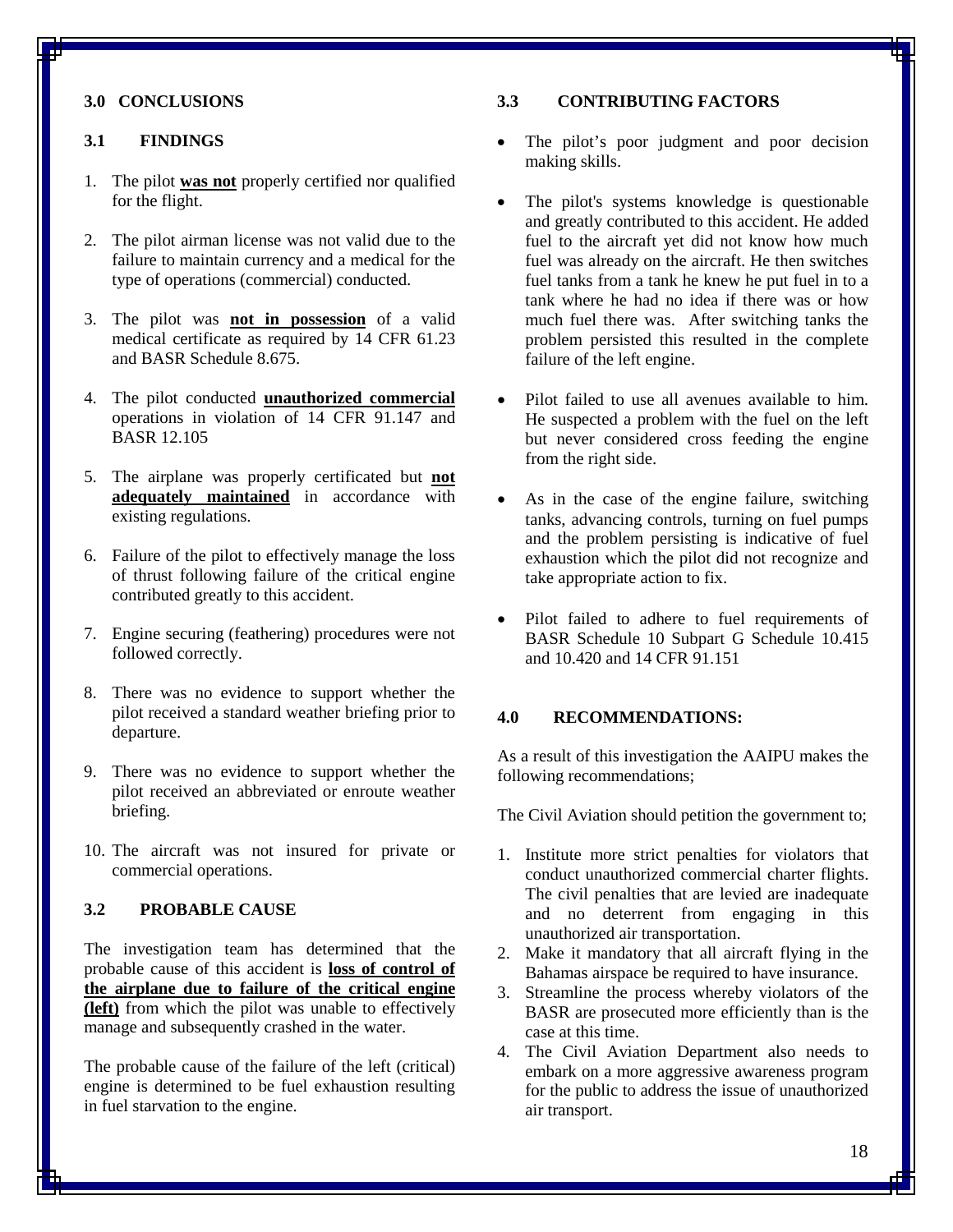#### <span id="page-18-0"></span>**5.0 APPENDICES:**

BAHAMAS CIVIL AVIATION SAFETY REGULATIONS 2001 EXCERPTS;

#### **BASR SCHEDULE 8**

# **SUBPART D: MEDICAL STANDARDS AND CERTIFICATION**

*Section II: Medical Certification Procedures*

#### **8.670 ISSUANCE OF MEDICAL CERTIFICATE**

(a) The Authority will issue the applicable medical certificate to any person who meets the medical standards prescribed in this Subpart, based on medical examination and evaluation of the applicant's history and condition.

(b) Each person to be issued a medical certificate shall undergo a medical examination based on the physical and mental standards contained in this Subpart.

# **Schedule 8.675 MEDICAL CERTIFICATE REQUIREMENTS**

(a) To conduct the following operations, a person shall—

(1) Hold a Class 1 medical certificate when exercising the privileges of an airline transport pilot license;

(2) Hold at least a Class 2 medical certificate when exercising the privileges of a commercial pilot license; or

(3) Hold at least a Class 3 medical certificate—

(i) When exercising the privileges of a student pilot license;

(ii) When exercising the privileges of a private pilot license;

# **8.680 DURATION OF A MEDICAL CERTIFICATE**

(a) A Class 1 medical certificate expires at the end of the last day of—

(1) The sixth month after the month of the date of examination shown on the license for operations requiring an airline transport pilot license;

(2) The 12th month after the month of the date of examination shown on the license for operations requiring a commercial pilot license or an air traffic controller license; or

(3) As specified in paragraph (c) of this subsection for other licenses.

(b) A Class 2 medical certificate expires at the end of the last day of—

(1) The 12th month after the month of the date of examination shown on the certificate for operations requiring a commercial pilot license or an air traffic controller license; or

(2) The period specified in paragraph (c) of this subsection for other licenses.

(c) A Class 3 medical certificate for operations requiring a private pilot license, a flight instructor license (when acting as PIC or a required crewmember in operations other than glider or balloon), or a student pilot license expires at the end of—

(1) The 36th month after the month of the date of the examination shown on the certificate if the person has not reached his or her 40th birthday on or before the date of the examination; or

(2) The 24th month after the month of the date of the examination shown on the certificate if the person has reached his or her 40th birthday on or before the date of the examination.

#### **BASR SCHEDULE 10**

SUBPART C: FLIGHT CREW REQUIREMENTS

### **10.065 FLIGHT CREW QUALIFICATIONS**

(a) The PIC shall ensure that the licenses of each flight crew member have been issued or rendered valid by the State of Registry, contain the proper ratings, and that all that the flight crew members have maintained recency of experience.

(b) No person may operate a civil aircraft in commercial air transport or aerial work unless that person is qualified for the specific operation and in the specific type of aircraft used.

#### **10.075 LICENCES REQUIRED**

(a) No person may act as PIC or in any other capacity as a required flight crew member of a civil aircraft of: (1) Bahamian registry, unless he or she carries in their personal possession the appropriate and current licence for that flight crew position for that type of aircraft and a valid medical certificate.

(2) Foreign registry, unless he or she carries in their personal possession a valid and current licence for that type of aircraft issued to them by the State in which the aircraft is registered.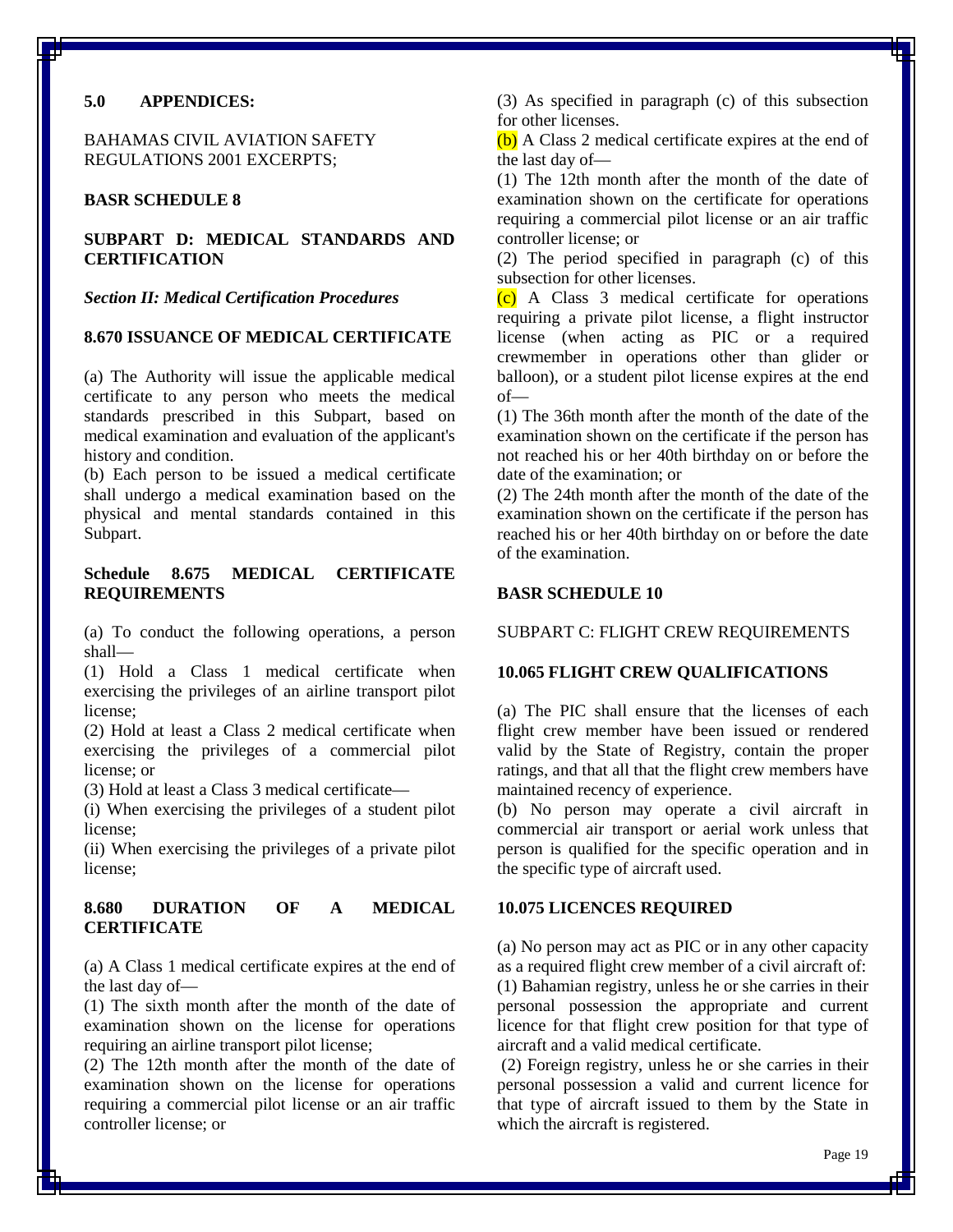# **10.080 MEDICAL CERTIFICATE REQUIRED**

(a) No person may serve as an airman not may any person use an airman unless that person has in their personal possession a valid airman medical certificate.

(b) The medical certificate is valid for

(1) 6 calendar months – for operations requiring airline transport pilot privileges;

*Note: It is permissible for the pilot of an air operator of another ICAO Contracting State when flying in the Bahamas to have a certificate valid for 12 months provided that they have not passed the age of 40.*

(2) 12 calendar months – for operations requiring a commercial pilot or flight engineer privileges;

(3) 24 calendar months – for operations requiring private privileges.

# **10.135 COMMERCIAL PILOT PRIVILEGES AND LIMITATIONS - GENERAL**

(a) A commercial pilot certificate may act as PIC of an aircraft for compensation or hire, including the carriage of persons or property for compensation or hire, provided the pilot is qualified in accordance with the Schedules applicable to the operation intended.

# **SUBPART G: FLIGHT PLANNING AND PREPARATION**

# **10.415 FUEL, OIL, AND OXYGEN PLANNING AND CONTINGENCY FACTORS**

(a) No person may commence a flight unless he or she takes into account the fuel, oil, and oxygen needed to ensure the safe completion of the flight, including any reserves to be carried for contingencies. (b) Each person computing the required minimum fuel supply shall ensure that additional fuel, oil, and oxygen are carried to provide for the increased consumption that would result from any of the following contingencies—

(1) Expected winds or other meteorological conditions;

(2) Possible variations in ATC routings;

(3) Anticipated traffic delays;

(4) A complete instrument approach procedure and possible missed approach at destination;

(5) Loss of pressurization en route;

(6) Loss of one power-unit en route; and

(7) Any other conditions that may delay landing of the aircraft or increase fuel and oil consumption.

#### **10.420 MINIMUM FUEL SUPPLY FOR VFR FLIGHTS**

(a) No person may commence a flight in an aeroplane under VFR unless, considering the wind and forecast weather conditions, there is enough fuel to fly to the first point of intended landing and, assuming normal cruising speed for at least 45 minutes thereafter.

# **10.430 AIRCRAFT LOADING, MASS AND BALANCE**

(a) No person may commence a flight unless all loads carried are properly distributed and safely secured, taking into consideration the effect of the mass on centre of gravity and floor loading limitations.

(b) No person may commence a flight unless the calculations for the mass of the aircraft and centre of gravity location indicate that the flight can be conducted safely and in accordance with the aircraft limitations, taking into account the flight conditions expected.

# **10.435 AIRCRAFT PERFORMANCE AND OPERATING LIMITATIONS**

(a) The detailed and comprehensive performance code of the State of Registry shall be the basis for any determination of aircraft performance.

(b) No person may commence a flight unless the calculations for the performance of the aircraft in all phases of flight indicate that the flight can be conducted safely and in accordance with the aircraft's designed performance limitations for any operation, taking into account the flight conditions expected.

#### **BASR SCHEDULE 12,**

#### **SUBPART B - AIR OPERATOR CERTIFICATE**

#### **12.015 COMPLIANCE WITH AN AIR OPERATOR CERTIFICATE**

(a) No operator may operate an aircraft in commercial air transport unless that operator holds an AOC for the operations being conducted.

# **12.020 APPLICATION FOR AN AIR OPERATOR CERTIFICATE**

(a) An operator applying to the Authority for an AOC shall submit an application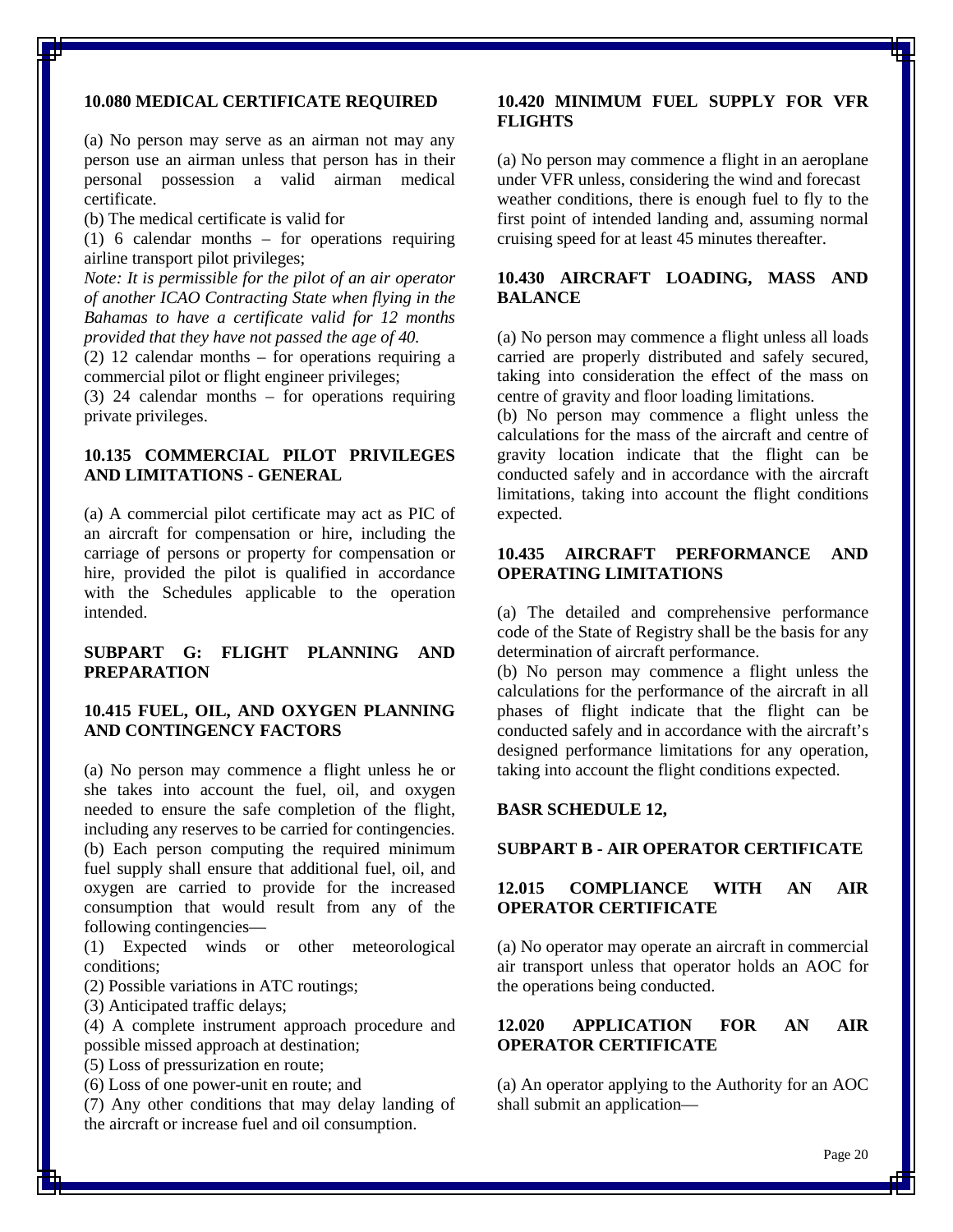(1) In a form and manner prescribed by the Authority; and

(2) Containing any information the Authority requires the applicant to submit.

(b) Each applicant shall make the application for an initial issue of an AOC at least 90 days before the date of intended operation, except the Operations Manual and Maintenance Control Manual which may be submitted later than but not less than 60 days before the date of intended operation.

(c) An applicant who is requesting to be a Single Pilot Air Taxi shall make application at least 30 days prior to the dated of intended operation.

# **SUBPART F: AOC HOLDER RECORDS**

#### **Schedule 12.195 RECORD COMPLETION REQUIREMENTS**

(a) Each record required for AOC holder operations and maintenance purposes shall be completed in ink or indelible pen, unless otherwise approved by the Authority.

## **12.200 RETENTION AND MAINTENANCE OF PERSONNEL RECORDS**

(a) The AOC holder shall maintain current records which detail the qualifications and training of all its employees, and contract employees, involved in the operational control, flight operations, ground operations and maintenance of the air operator.

(b) The AOC holder shall maintain records for those employees performing crew member or operational control duties in sufficient detail to determine whether the employee meets the experience and qualification for duties in commercial air transport operations.

# **12.205 MAINTENANCE PERSONNEL QUALIFICATION AND CURRENCY RECORDS**

(a) The AOC holder shall have a record of the maintenance person's qualification and currency with respect to all Schedule requirements for these persons.

# **12.215 FLIGHT CREW QUALIFICATION AND CURRENCY RECORDS**

(a) The AOC holder shall have a record of the flight crew member's qualification and currency with

respect to all Schedule requirements for these crew members.

(b) Each flight crew member shall be provided a current summary record showing their completion of initial and recurrent qualification requirements.

# **12.225 CREW DUTY AND FLIGHT TIME RECORDS**

(a) The AOC holder shall have a record of the flight and cabin crewmembers' assigned and actual duty and flight time and minimum rest periods with respect to all Schedule 15 requirements for these crew members.

## **12.240 AIRCRAFT SERVICE AND MAINTENANCE RECORDS**

(a) The AOC holder shall have an aircraft technical log that contains the record of all servicing, defects, trend monitoring and maintenance tasks and tests on that aircraft during the course of its operations.

# **12.242 DEFERRED DEFECTS SUMMARY**

(a) The AOC holder shall have on each aircraft, a log of the deferred defects for that aircraft that is attached to or aligned with the Aircraft Technical Log.

# **12.250 LOAD AND PERFORMANCE PLANNING RECORDS**

(a) The AOC holder shall have an aircraft-specific load manifest to summarize the mass and balance and performance calculations for each flight in commercial air transport.

# **12.255 OPERATIONAL FLIGHT PLANNING RECORDS**

(a) The AOC holder shall have an operational flight planning document to record the planned route information, minimum fuel calculations, applicable weather conditions and notams and alternate airport selections for each flight in commercial air transport.

#### **SUBPART G: AIRCRAFT**

#### **12.300 AUTHORISED AIRCRAFT**

(b) No person may operate any specific type of aircraft in commercial air transport until it has completed satisfactory initial certification, which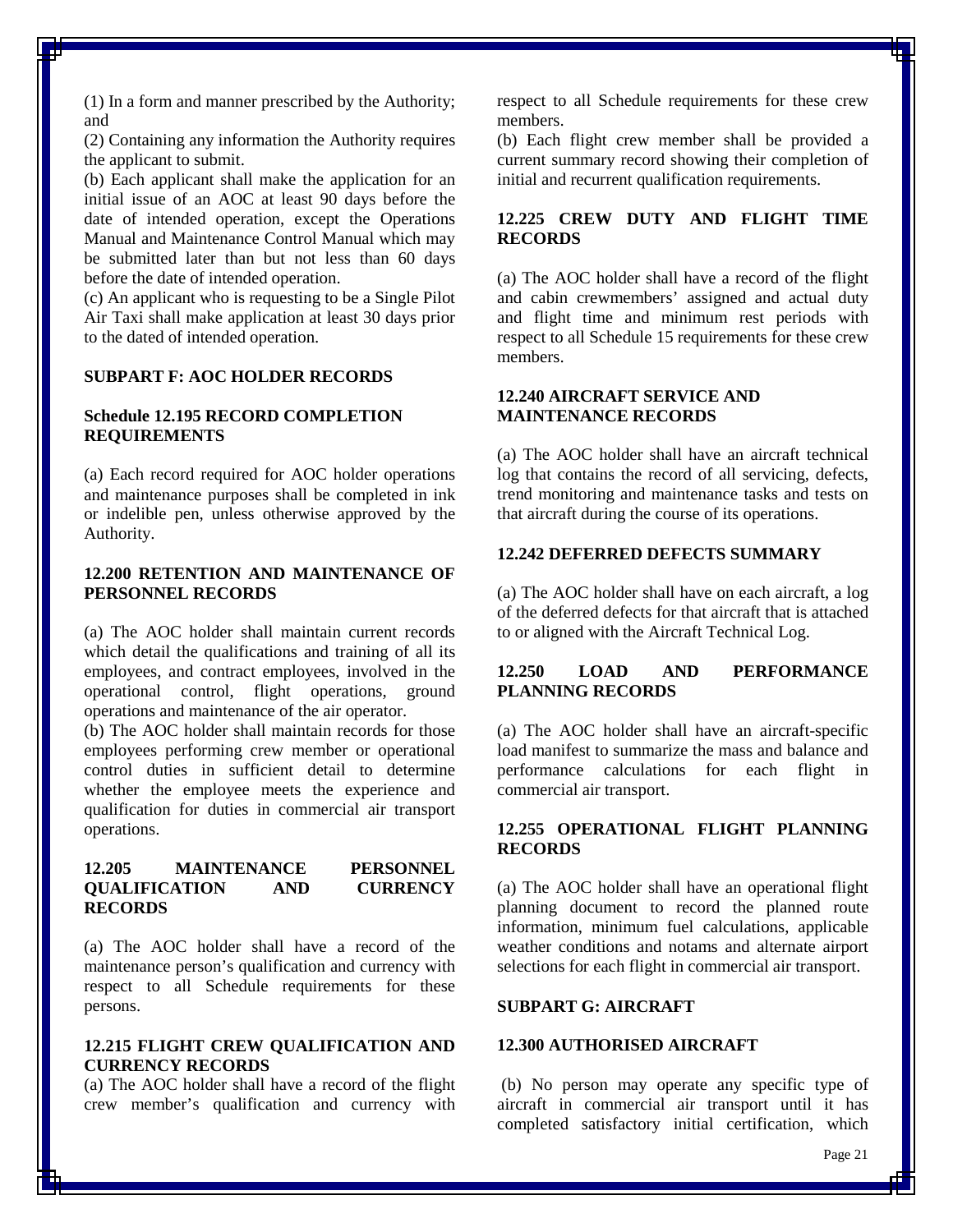includes the issuance of an AOC amendment listing that type of aircraft.

#### **BASR SCHEDULE 14**

# **SUBPART A: GENERAL 14.001 APPLICABILITY**

(a) This Schedule prescribes the minimum requirements for qualification and currency of operations personnel to be able to serve in commercial air transport or to be used by the holder of an Air Operator Certificate issued by The Bahamas.

#### **SUBPART E: PROFICIENCY AND COMPETENCY CHECKS**

# **14.120 PILOT AIRCRAFT AND INSTRUMENT PROFICIENCY CHECKS**

(a) No pilot may serve nor may any person use a pilot flight crew member unless, since the beginning of the 12th calendar month before that service, that person has passed the proficiency check prescribed by the Authority for the make and model and, if applicable, type aircraft on which their services are required.

### **SUBPART H: RECURRENT TRAINING**

# **14.180 RECURRENT TRAINING: FLIGHT CREW MEMBERS**

(a) No person may serve nor may any person use a person as a flight crew member unless within the preceding 12 calendar months that person has completed the recurrent ground and flight training curricula approved by the Authority.

#### 14 CODE OF FEDERAL REGULATIONS (CFR)

14 Code of Federal Regulations (CFR) Part 91.151

#### *Fuel requirements for flight in VFR conditions.*

(a) No person may begin a flight in an airplane under VFR conditions unless (considering wind and forecast weather conditions) there is enough fuel to fly to the first point of intended landing and, assuming normal cruising speed(1) During the day, to fly after that for at least 30 minutes; or

### **14 Code of Federal Regulations (CFR) Part 91.147**

# GENERAL OPERATING AND FLIGHT RULES

Subpart B--Flight Rules

Sec. 91.147 Passenger carrying flights for compensation or hire.

Each Operator conducting passenger-carrying flights for compensation or hire must meet the following requirements unless all flights are conducted under Sec.91.146.

(a) For the purposes of this section and for drug and alcohol testing, Operator means any person conducting nonstop passenger-carrying flights in an airplane or helicopter for compensation or hire in accordance with Sec. Sec.  $119.1(e)$  (2),  $135.1(a)$  (5), or 121.1(d), of this chapter that begin and end at the same airport and are conducted within a 25-statute mile radius of that airport.

(b) An Operator must comply with the safety provisions of part 136, subpart A of this chapter, and apply for and receive a Letter of Authorization from the Flight Standards District Office nearest to its principal place of business by September 11, 2007. (c) Each application for a Letter of Authorization must include the following information:

(1) Name of Operator, agent, and any d/b/a (doingbusiness-as) under which that Operator does business;

(2) Principal business address and mailing address;

(3) Principal place of business (if different from business address);

(4) Name of person responsible for management of the business;

(5) Name of person responsible for aircraft maintenance;

(6) Type of aircraft, registration number(s), and make/model/series; and

(7) An Antidrug and Alcohol Misuse Prevention Program registration.

**[**(d) The Operator must register and implement its drug and alcohol testing programs in accordance with part 120 of this chapter.**]**

(e) The Operator must comply with the provisions of the Letter of Authorization received.